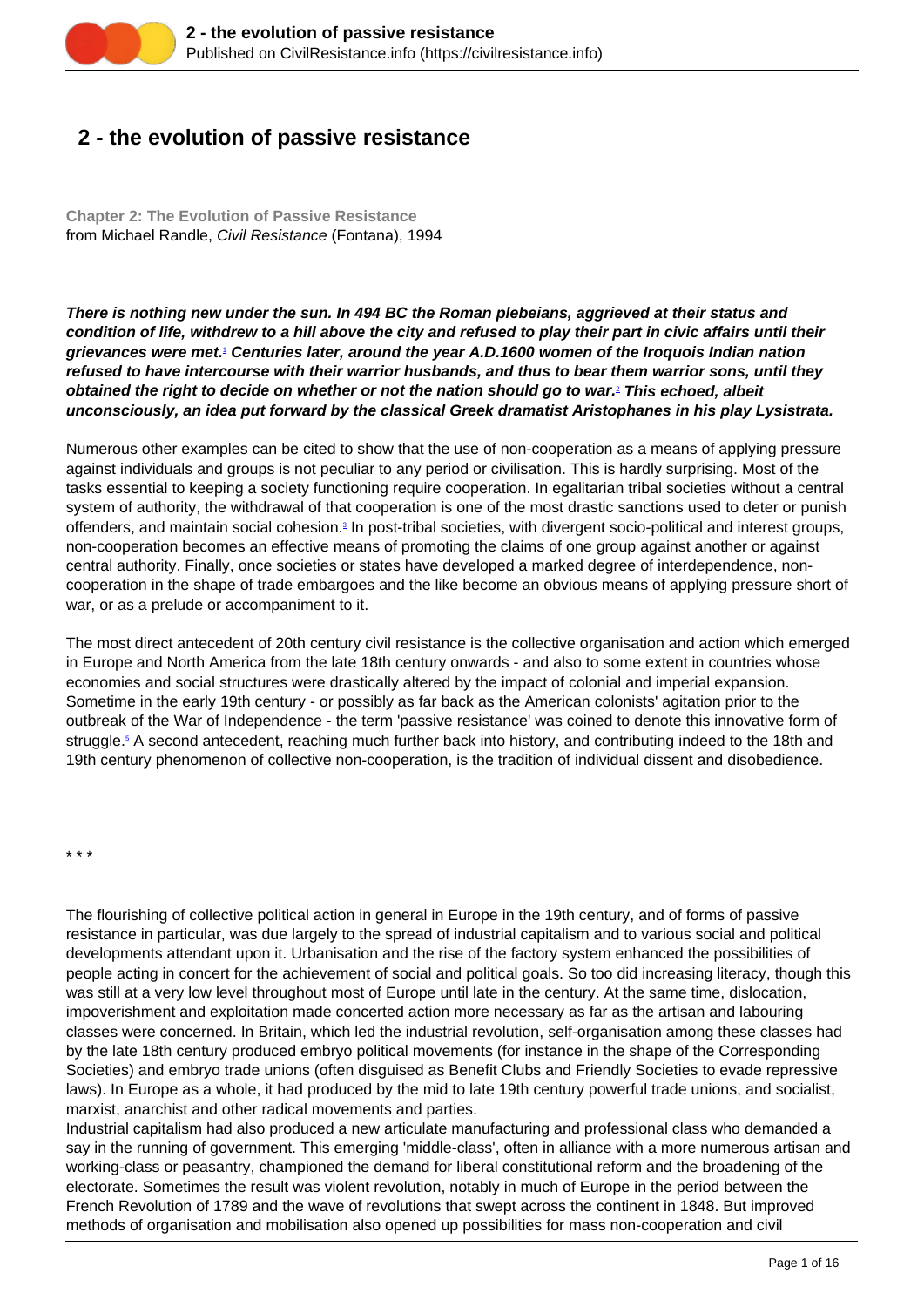

disobedience. Thus, in Britain, agitation under mainly middle class leadership pressurised the government into passing the Reform Act of 1832. Although the Act excluded the working class from the electorate, it both provoked, and helped lay the groundwork for, an upsurge of working class radicalism in the shape of the Chartist movement with its demands for universal suffrage, its mass demonstrations, and its threat of a general strike to enforce its demands. In other European countries, too, even a limited extension of electoral politics served to establish the demonstration, the petition, the public gathering as accepted features of the political culture, and facilitated more radical forms of mass action for social and political goals.<sup>6</sup>

The 18th and 19th centuries also saw both the consolidation of the modern bureaucratic state, and the rise of nationalist struggles. Nationalism was sometimes stimulated when the middle class found its political aspirations thwarted by existing dynastic or imperial arrangements. Thus nationalist struggles tended to overlap with liberal constitutionalist struggles aimed at broadening the franchise and ending absolutist forms of government. Both were spearheaded by the middle class, though with the support of other classes with different priorities and a more radical agenda.

Civil resistance, then, in the sense of organised collective non-cooperation, evolved from the late 18th century onwards in the course of various emancipatory struggles: for workers' rights; for national liberation; for liberal constitutionalism; or for revolutionary social and political goals. It was nourished by an older tradition of conscientious dissent and disobedience which has continued to maintain a life of its own down to the present time. I include in the latter the tradition of pacifism which expressed itself chiefly in the refusal to bear arms or to pay taxes for military purposes. Gandhian non-violence in the present century can be seen as an attempted fusion of these strands in European resistance culture coupled with traditions of non-violence and cultural and social resistance in India and elsewhere. The focus in this book on the European and North American antecedents of civil resistance prior to the present century stems in part from my belief that these were of seminal importance, in part from my own limited knowledge of other traditions.

It is necessary to sound a caveat here concerning the moral and political thrust of passive/civil resistance. It has been crucial certainly to many emancipatory struggles, but on occasions it simultaneously helped to establish or consolidate the domination of a particular class or linguistic group. Thus there were often chauvinistic and even racialist overtones in much 19th century linguistic nationalism. Moreover, the assertion of the political aspirations of one group within a particular territory might be at the expense of another at a time when national boundaries in Europe were still in the process of being defined. For example the Hungarian passive resistance against Austria in the mid-19th century, while clearly an emancipatory struggle in so far as it was directed against Austrian absolutism, also consolidated Magyar domination over the Slav and Romanian population who predominated in part of the territory.<sup>z</sup> Struggles for liberal reforms, too, helped to establish and consolidate middle-class hegemony, though, as noted above, they also facilitated organisation and agitation for radical change.

It is important to make this observation to avoid the pitfall of assuming that a struggle conducted without violence must necessarily be for a just cause, or that, even when it is, there will be no moral ambiguities about any ensuing victory. Collective struggle without violence can produce domination as well as liberation. It may be a useful and necessary exercise to evaluate civil resistance purely as a technique of struggle. But when it comes to applying it, the moral and political goals and likely consequences must be the prime consideration in the debate if one is to minimise the risk of multiplying injustice rather than reducing it.

Before considering passive resistance as it emerged in the late 18th and early 19th century, it will be useful to outline briefly the heritage of dissent and resistance which nurtured it.

# **Disobedience and rebellion: the European heritage**

The right, the duty even, to break the law in obedience to conscience is a recurrent theme in the Graeco-Roman and Judeo-Christian traditions. In the Antigone of Sophocles, the heroine defies what she sees as an outrageous and immoral order by King Creon that her brother Polynice's body should remain unburied because he had led a foreign army against his own city-state of Thebes. The drama, in a sense, was played out for real in Roman persecutions of the early Christians who refused to worship the emperor or to serve in the army.

Christians were not the only people to find the commandment to worship the Roman emperor-gods unacceptable. The Jewish historian, Flavius Josephus (A.D. 37-95?) records an occasion during the reign of the emperor Caligula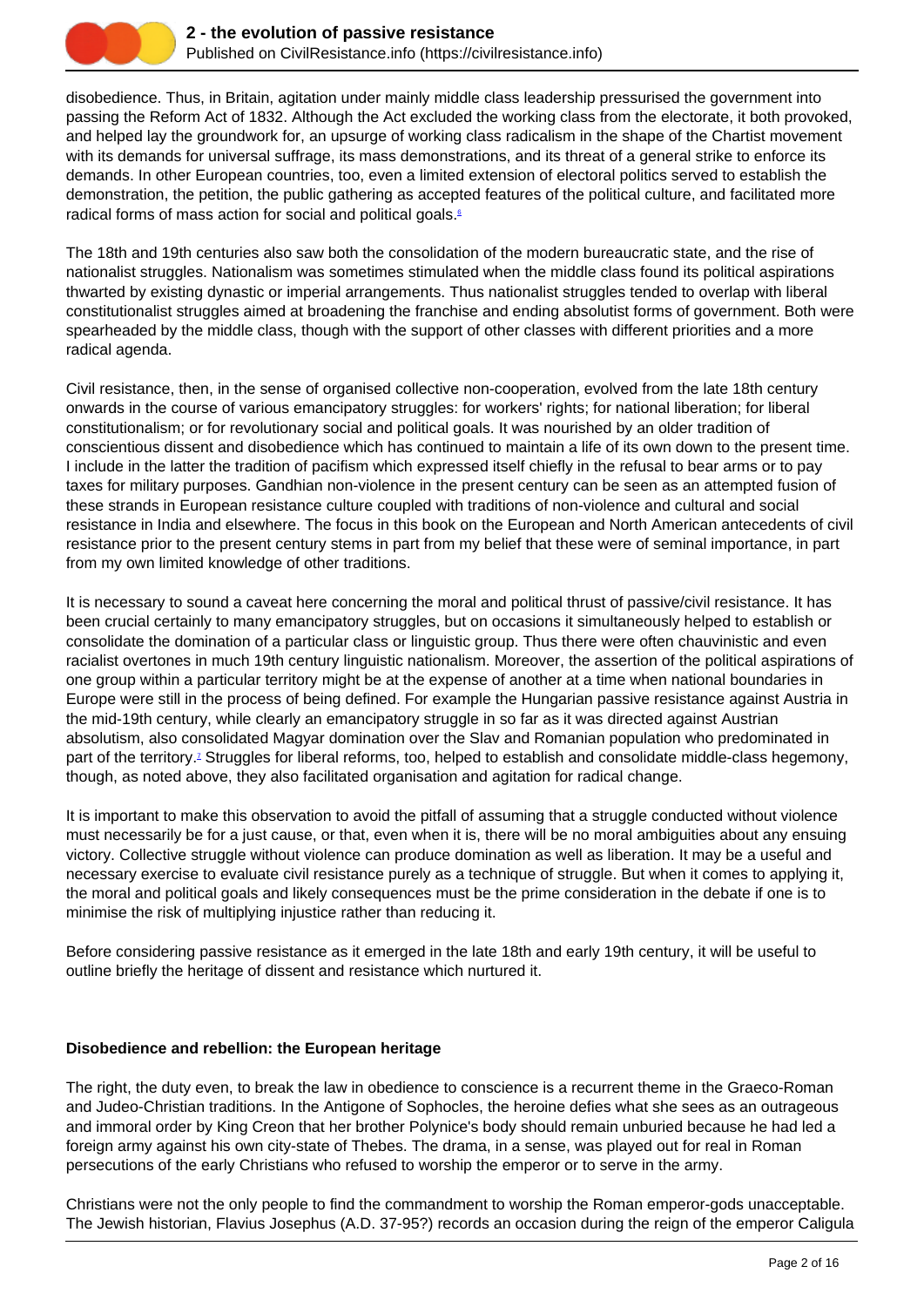

(A.D. 37-41) in which the Jewish community successfully resisted the Emperor's order that his statue should be erected in the Temple at Jerusalem. 'Many ten thousands of Jews', the historian records, petitioned the Roman governor in Syria charged with enforcing the Emperor's command, and stated their resolve to die rather than to 'permit such things as are forbidden us to be done by the authority of our legislator, and by our forefathers' determination that such prohibitions are instances of virtue.'<sup>8</sup>

Within the Christian tradition, the obligation laid upon the individual to disobey laws or commands regarded as sinful was bound up with another which softened its provocative edge - the obligation of obedience to civil authority, enunciated by St Paul in the New Testament. The effect of this double principle was to forbid rebellion even against an unjust state, but to enjoin disobedience at the point at which the state made demands on the individual which conflicted with Christian morality. The distinction was doubtless lost, however, on a Roman governor faced with a whole Christian community refusing to bear arms. Individual acts of disobedience taken by a sufficient number of people united in a common belief have the force of collective action.

In Christian medieval Europe, the Pauline doctrine of civil obedience conflicted with the Germanic feudal tradition which gave barons the right forcibly to remove a king who ruled unjustly. Moreover, insurrection and revolution were common-place in the Italian city states, and the papacy itself, now as much a temporal as a spiritual authority, often encouraged rebellion.

St Thomas Aquinas in the 13th century laid the groundwork for a shift away from the Pauline doctrine. Influenced by Aristotle and other classical philosophers whose writings had reached Europe via Moslem Spain, he propounded a theory of natural law, based on rationality and the common good, against which all man-made laws were to be measured. Unjust laws, Aquinas argued, were, strictly speaking, not laws at all, but acts of violence. If rulers acquired power by violence or corruption, then - unless subsequently legitimised by public consent or superior authority - it was permissible to overthrow them. This was a theory which lent itself to civil disobedience, even to violent rebellion. Later, however, Aquinas backed away from it, fearing no doubt the social consequences of a private right to depose or kill tyrants. While individual disobedience continued to be a Christian duty in circumstances where obedience would mean acting immorally, rebellion aimed at overthrowing an unjust ruler could only be legitimately undertaken, Aquinas argued, by properly constituted authority.<sup>9</sup>

# The 14th century English religious reformer and biblical scholar, John Wyclif, went further.

'There is no unconditional and eternal heritage of secular dominion, no human title to possession can secure such; only he who stands in grace is the true lord,' he declared; 'mortal sin disqualifies the sinner from administering God's fief.10' In other words the ruler who falls from grace forfeits his claim to authority. John Huss (1373-1415), the Bohemian religious reformer, adopted Wyclif's 'doctrine of lordship', arguing nonetheless that it did not justify violent rebellion. His death at the stake in 1415 triggered the 15-year-long Hussite insurrection, though his ideas and teachings were more accurately reflected in the practice of the pacifist Bohemian Brethren.

The Protestant Reformation of the 16th century broadened the potential for dissent. Not that this was the intention of its most representative figure, Martin Luther, who vehemently upheld the duty of passive obedience to authority, 'whether it act justly or unjustly'. Disobedience, he stated, was 'a greater sin than murder, unchastity, theft and dishonesty.'11 Moreover, the initial impact of the establishment of nationally based Churches was to strengthen the hand of those monarchs who claimed to exercise both spiritual and temporal authority free from papal interference. But as religious dissent proliferated, and dissenters challenged the absolutist claims of national monarchies - as Luther had earlier challenged papal claims - it eventually became apparent that a degree of religious toleration was the alternative to national disunity and perhaps civil war. Toleration came slowly and unevenly, but where it did, it opened up space for dissenters to organise and to propagate their ideas.

Jean Calvin (1509-64), in Geneva, also insisted on the duty to obey the civil authority, though he conceded the possibility of legitimate resistance by 'lesser magistrates' (authorities) to impious government. His co-religionists in Scotland and France, faced with a totally different political situation, took up this sub-theme in Calvin's teaching and placed it in the centre of their own. Knox, in exile and under sentence of death in his own country, boldly asserted that where rulers failed in their duty to uphold morality and true religion the people had not only a right but a duty to resist. The doctrine that men owed a duty of obedience to a king who disobeyed God's laws was blasphemy. 'For it is no less blasphemy to say that God hath commanded kings to be obeyed when they command impiety, than to say that God by his precept is author and maintainer of all iniquity.<sup>'12</sup>

The French Huguenots also faced a strong Catholic monarchy determined to crush them, and it was one of their number, Mornay, who wrote a powerful and influential tract in support of the right to resist - the Vindiciae contra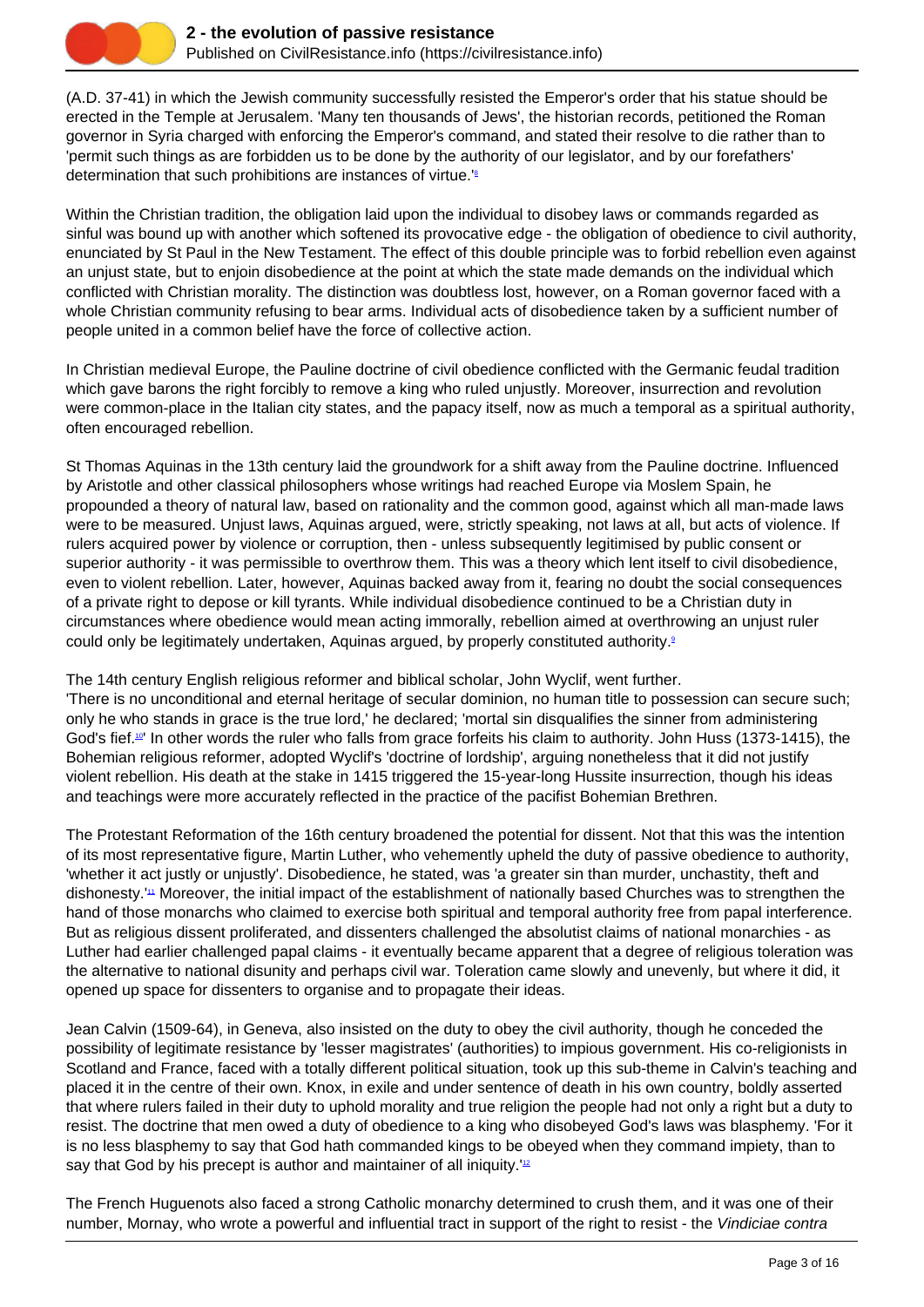

Tyrannos (1579).<sup>13</sup> It was republished many times in England and elsewhere whenever there was a crisis in the relationship between the Crown and the people.14 Nevertheless, its spirit was not democratic but aristocratic; as in Aquinas, the right to resist resided not in the private individual but in duly constituted authority. It asserted the rights of towns, provinces, classes against the claims of absolutist royal power. The same position was taken by the spiritual leader of the French Huguenots, Beza, who succeeded Calvin in Geneva.

In addition to these two main branches of Protestantism, other 16th century religious-cum-political movements, such as those of the Anabaptists and Mennonites, went much further in defying the established temporal and spiritual authorities. These two particular movements also advocated a return to the communist and pacifist principles of the early Christians. The 17th century saw a proliferation of such radical sects and movements, particularly during the period of the English civil war which produced the Levellers, Diggers, Quakers, Ranters and others. The Levellers demanded universal suffrage and equality before the law. The Diggers, or True Levellers, sought to establish a commonwealth in which there would be complete equality and all property would be held in common. Their resistance often took the form of what, in today's parlance, would be termed non-violent direct action. Thus the Diggers squatted on common land at Weybridge in Surrey and on various other sites in the country which they proceeded to dig up and cultivate (hence their name). Christopher Hill has shown that they represented only the tip of an iceberg of radical dissent, and that True Levellers were felt to be a particularly dangerous threat because of the number of their supporters and sympathisers within the army ranks.<sup>15</sup>

The 17th century philosopher whose writings in defence of the English revolution became a cornerstone in liberal constitutionalist thought was John Locke. He was one of several political thinkers to advance the notion of a 'social contract' between rulers and ruled. Government was essential to provide certain vital benefits for society, such as the impartial judgement of disputes, the power to enforce decisions, and the ability to defend society against outside threats. The king who failed to live up to his responsibilities was in effect reneging on the contract with society and thereby forfeited his legitimacy. In the extreme case he could be resisted and overthrown.

The end of government is the good of mankind; and which is best for mankind, that the people should be always exposed to the boundless will of tyranny, or that the rulers should be sometimes liable to be opposed when they grow exorbitant in the use of their power, and employ it for the destruction, and not the preservation, of the properties of their people?<sup>16</sup>

Moreover, for Locke, as much as for Knox or Mornay in the previous century, the right to resist implied the right when necessary to use violence. Locke sarcastically dismisses the notion that force by an opponent could be resisted in any other way, and concludes: 'he therefore that may resist must be allowed to strike'.17 This did not mean, however, that either Locke, or those in the Whig/constitutionalist tradition following him, were unaware of other ways of applying pressure to achieve political change. On the contrary, recourse to military force was seen as the ultimate sanction to be applied only when other means were unavailing or clearly inappropriate. Steven Huxley has argued that this is why, in the constitutionalist tradition, no sharp conceptual distinction was drawn between violent and non-violent types of resistance.<sup>18</sup>

However, a tradition of vigorous resistance which nevertheless excluded a resort to violence on moral and religious grounds flourished during the 17th century amongst the Quakers and other radical sects. The Quakers denounced the abuses of their day in the most forthright terms, combining this with a blunt refusal to comply with laws they regarded as immoral. This posed a direct challenge to authorities, and resulted in hundreds of Quakers and members of other puritan sects being imprisoned. If the Quakers at that time formulated no theory of collective civil disobedience as a means of coercing the authorities, seeing their disobedience, as the early Christians had done, as a matter of individual conscience, they nevertheless evolved through practice an extremely powerful campaigning technique which was responsible for important reforms.

In North America in the 17th century, Quaker defiance of an edict by the colonial government prohibiting public assembly faced the authorities with a choice of making mass arrests or backing down. They chose the latter course. The Quakers waged a similar successful campaign in America against the payment of tithes to the established church.19 In England, in 1670, William Penn and William Mead put up a spirited defence at the Old Bailey against a charge of causing a riotous assembly for preaching on Sunday in the city of London. They were acquitted by a jury who made legal history by defying the Recorder's direction to find the two men guilty and resisting his efforts to browbeat them by having them 'locked all night without meat, drink, fire or other accommodation...[or] so much as a chamber pot, though desired.<sup>120</sup> A plaque commemorating the courage of the twelve members of the jury is now displayed in the main lobby of the Old Bailey.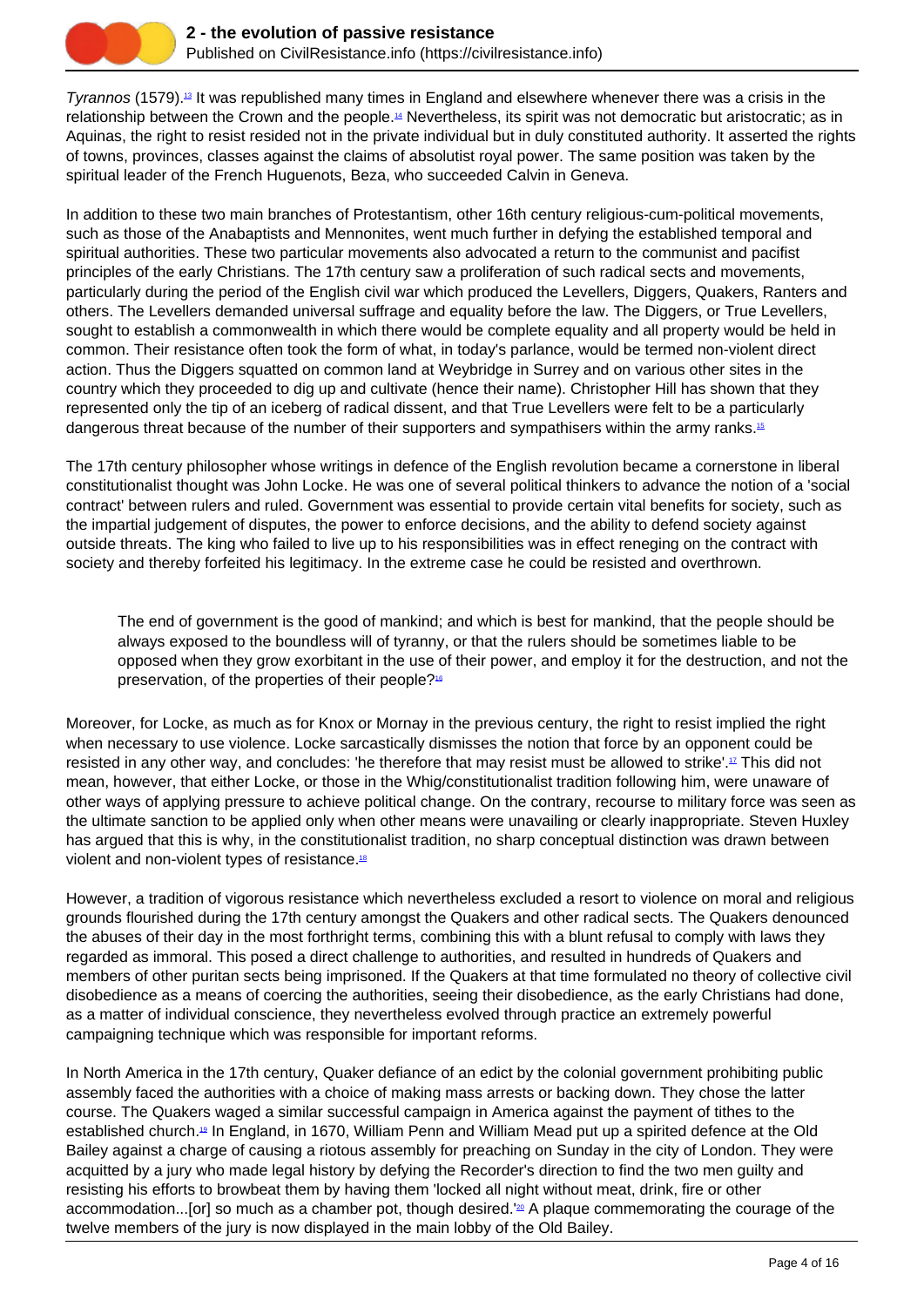

The point to stress here is that this Quaker tradition of public action and campaigning, which has continued down to the present time by them and other groups, was genuine resistance. It was different in kind from the non-resistance of the pre-Protestant era and of some of the more quietist sects, such as the Mennonites, whose impulse was to retire altogether from public life. A tradition of conscientious dissent and disobedience, sometimes combined with absolute pacifist principles, continued into the 19th and 20th centuries, inspiring the work of reformers like the antislave campaigner, William Lloyd Garrison, and some of the influential advocates of passive resistance, most notably Thoreau and Tolstoy.

#### **Collective non-cooperation - the birth of passive resistance**

With non-cooperation, theory largely followed practice. Its potential was discovered as it were piecemeal by trial and error. There was little systematic discussion of it prior to the late 18th century with the publication of William Godwin's Enquiry Concerning Political Justice. As noted above, in the 19th century, demonstrations, marches, strikes, sometimes civil disobedience, and other forms of collective action were developed both by radical reform movements and the growing proletariat created by industrial capitalism. Movements for national autonomy or total independence also frequently found that the most effective method of struggle open to them was passive resistance. Finally from around the mid-century onwards, socialist, anarchist, and syndicalist movements frequently placed the general strike at the heart of their strategy to overthrow the capitalist system. It will be convenient, therefore, to review in tandem the development of the theory and practice of collective non-cooperation down to the turn of the present century.

#### Pre-18th century contributions

There are relevant insights into the power of collective non-cooperation prior to Godwin. Niccolò Machiavelli (1469-1527) noted the vulnerability of rulers in the face of defiance by his agents and the general population during a period of transition from a 'civil principality' to absolute rule:

Principalities usually come to grief when the transition is being made from limited power to absolutism. Princes taking this step rule either directly or through magistrates. In the latter case their position is weaker and more dangerous, because they rely entirely on the will of those citizens who have been put in office. And these, especially in times of adversity, can very easily depose them either by positive action against them or by not obeying them.<sup>21</sup>

Elsewhere Machiavelli warns that the ruler 'who has the public as a whole for his enemy can never make himself secure; and the greater his cruelty, the weaker does his regime become.<sup>22'</sup> Nevertheless it seems that Machiavelli expected that the refusal of agents and people to obey orders would be the prelude to conspiracy or violent insurrection rather than that non-cooperation would of itself bring about a tyrant's downfall. His work is mainly directed to advising princes on statecraft, including the judicious use of deceit, repression and military force to retain power. However another 16th century writer/statesman, Etienne de la Boëtie (1530-63), does give more serious consideration to non-cooperation as a mode of coercive political action. The theme of his Discours de la Servitude Volontaire (literally 'Discourse on Voluntary Servitude') is that the power of tyrants comes from the voluntary cooperation and 'servitude' of the people; if that is withdrawn, the tyrant will be powerless:

Resolve not to obey, and you are free. I do not advise you to shake or overturn him [the tyrant] - forbear only to support him, and you will see him, like a great colossus from which the base is taken away, fall with his own weight and be broken in pieces.<sup>23</sup>

But La Boëtie makes the mass withdrawal of cooperation sound rather too simple; after all, servitude under tyranny was no more 'voluntary' in Renaissance Italy than it is today. In fact, in an earlier passage in the essay, La Boëtie acknowledges: 'It often happens we are obliged to obey by force'. In that case, he says, we ought to 'bear the evil patiently, and reserve ourselves for a future and a better fortune.<sup>124</sup> There is little prospect held out here that noncooperation could be sustained and brought to a successful conclusion in face of violent repression.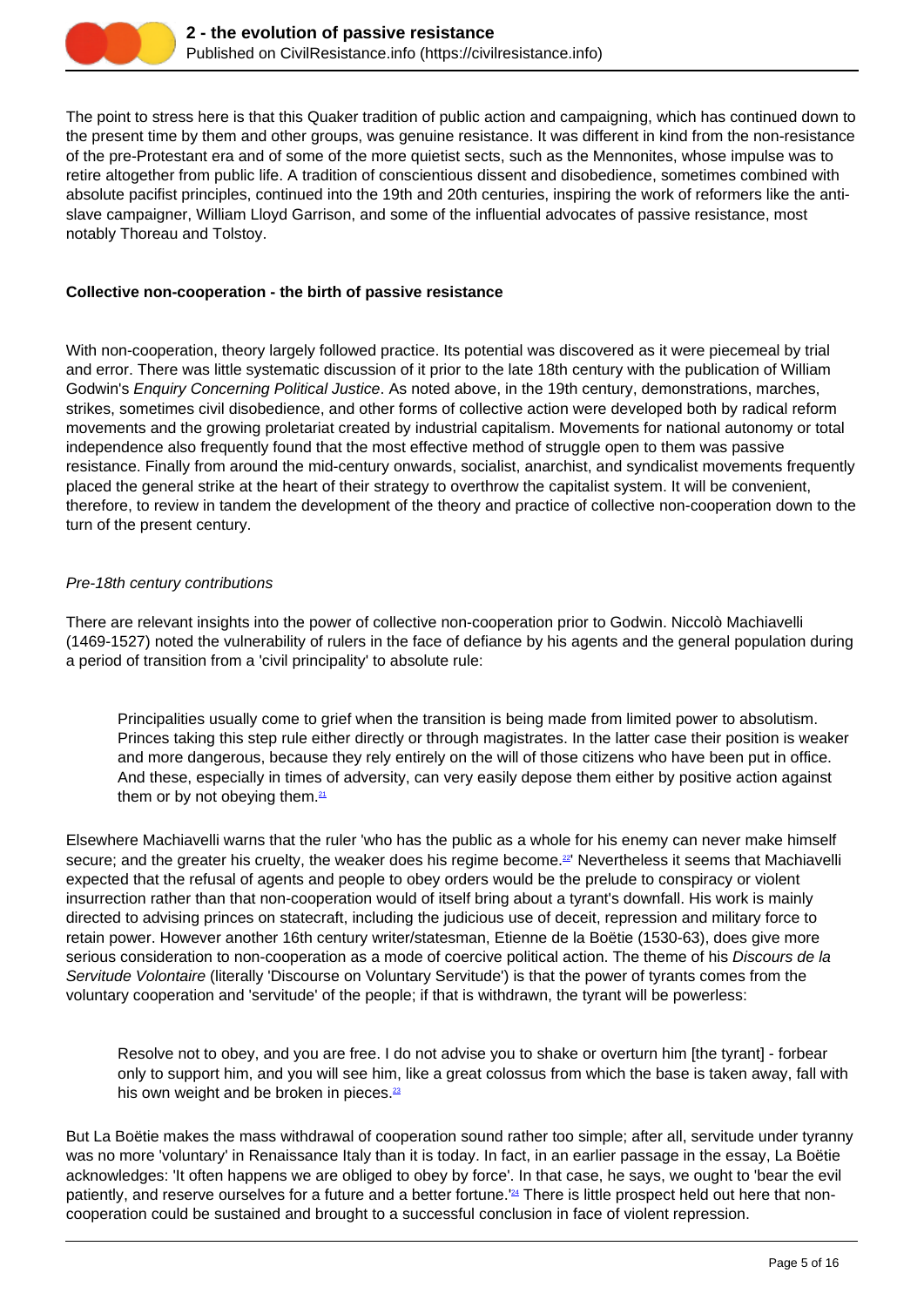

A more important point is that La Boëtie's essay was not part of, and did not give rise to, a debate at the time about the possibilities of non-cooperation.25 It was valued as an indictment of tyranny rather than a novel prescription for overturning it. It was not published until 1574, after La Boëtie's death, and then in plagiarised and incomplete form without acknowledgement of its authorship, and used by French Huguenots, Scottish Calvinists and Dutch Protestants as a propaganda tract against Catholic absolutism. Not until 1727 was it published under La Boëtie's own name and included in a collection of the works of his friend and contemporary, Montaigne. It was first published in English in 1735.<sup>26</sup> However, as we shall see, its importance lies not in the influence it had in its own time, but on writers and theorists in the 19th and 20th centuries who rediscovered the work.

#### Radical and early working-class movements

Godwin's treatment of non-cooperation is altogether more substantial and of its time. The Enquiry Concerning Political Justice was published in 1793 during the period of heated debate in England on the French Revolution. It may well have been intended, like Paine's more famous essay, as a riposte to Burke's Reflections on the Revolution in France and has become a classic of libertarian/anarchist literature. If obedience is withdrawn, Godwin argues, the fabric upon which unjust government, encroachment on freedom and subjection are built falls to the ground.<sup>27</sup> He does not altogether rule out recourse to violent resistance, but sees this as a very last resort, not to be embarked upon without the prospect of success and even then only 'where time can by no means be gained, and the consequences instantly to ensue are unquestionably fatal.'28 A revolution without violence, he maintains would lead to the 'euthanasia of pernicious government'.  $29$ 

Godwin's book enjoyed immense popularity in the years immediately following its publication, particularly in élite literary circles, but also among the groups of artisans and workers who clubbed together to buy it.<sup>30</sup> But by the closing years of the century, things had changed dramatically. Many of the poets and literary figures - Southey, Coleridge, Wordsworth - recanted their earlier radicalism, while repressive legislation, such as the Two Acts of 1795-96 and the Seditious Societies Act of 1799, was used to suppress the Corresponding Societies and other radical and reformist groups.

In the post-Napoleonic war period there was a renewed interest in Godwin's ideas, thanks largely to the work of the poet Shelley - and to the notes by the radical journalist/publisher Richard Carlile in his pirated edition of Shelley's Queen Mab.<sup>31</sup> Godwin's ideas continued to influence the socialist and labour movement through such 19th century reformers as Robert Owen, the utopian socialist, Francis Place, a founder member of the London Correspondence Society in 1792, and William Thompson, the early socialist economist. Godwin's wife, Mary Wollstonecraft, was also an important figure in her own right. Her book A Vindication of the Rights of Women, published in 1792 applied Enlightenment ideas to the position of women in society and marked an crucial moment in the long and continuing struggle for women's rights. Her demand for women's suffrage was taken up by the Chartists in the 1830s, but was not fully realised until 1928 after many years of agitation and the major civil resistance and civil disobedience campaigns of the suffragettes in the early years of this century.

Shelley - who eloped with and eventually married Godwin's daughter by Mary Wollstonecraft - adopted Godwin's ideas with enthusiasm, and gave them poetic expression in such works as Queen Mab, The Revolt of Islam and Prometheus Unbound. One poem is particularly interesting in the context of the present discussion. The Mask of Anarchy was written in response to the Peterloo Massacre of 1819. This occurred when a large orderly crowd, including many women and children, who had gathered in St Peter's Field, Manchester, to hear the radical orator Henry Hunt, was attacked by yeoman cavalry and hussars. Eleven people were killed and hundreds injured in what became known as the 'Battle of Peterloo' - an ironic reference to Waterloo. The poem combines a scathing polemic against the postwar reaction and tyranny in Britain with an explicit advocacy ofnonviol resistance to overcome it. The polemic is well exemplified in the early stanzas:

I met Murder on the way - He had a mask like Castlereagh $32 -$ Very smooth he looked, yet grim; Seven blood-hounds followed him: All were fat; and well they might Be in admirable plight, For one by one, and two by two He tossed them human hearts to chew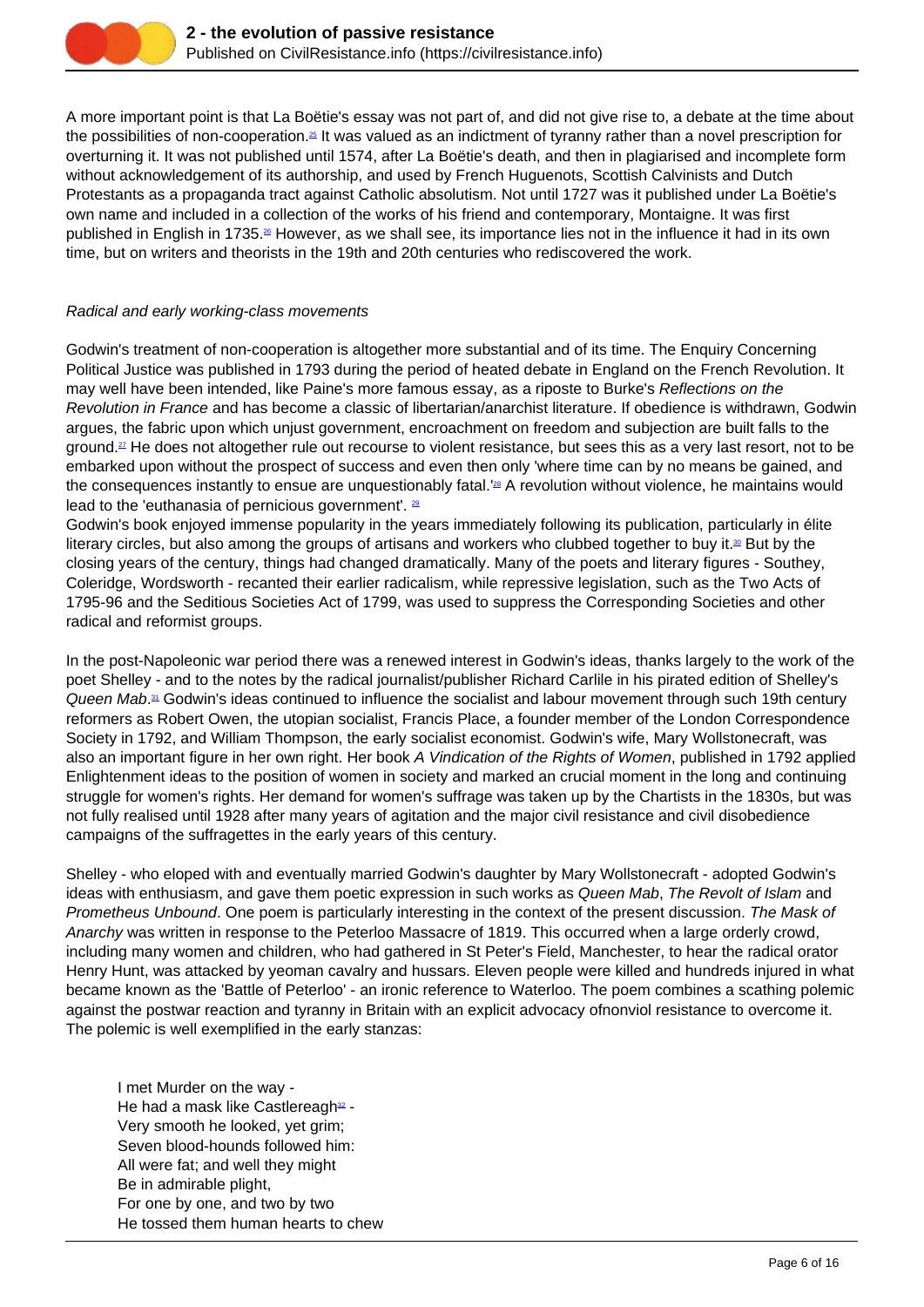

Which from his wide cloak he drew.

Later Shelley presents his vision of peaceful resistance which would defeat tyranny:

Let a vast assembly be, And with great solemnity Declare with measured words that ye Are, as God has made ye, free -... And if then the tyrants dare Let them ride among you there, Slash, and stab, and maim, and hew,- What they like, that let them do.

With folded arms and steady eyes, And little fear, and less surprise, Look upon them as they slay Till their rage has died away.

Then they will return with shame To the place from which they came, And the blood thus shed will speak In hot blushes on their cheek.

Every woman in the land Will point at them as they stand-They will hardly dare to greet Their acquaintance in the street. And the bold, true warriors Who have hugged Danger in wars Will turn to those who would be free Ashamed of such base company...

Rise like Lions after slumber In unvanquishable number-Shake your chains to earth like dew Which in sleep had fallen on you-Ye are many - they are few.

Taken literally, Shelley's vision may seem removed from reality. As a metaphor for the public revulsion to the Peterloo massacre and its political consequences, it was extraordinarily accurate. For Peterloo, more than any other single event, established the right to public demonstration in 19th century England.33 Clearly there was by this time a deepening understanding of the possibility of non-cooperation and civil disobedience as a method of resistance and contention. In Britain, for instance, after Peterloo, attempts by the government to gag the press by the infamous 'Six Acts' were countered - with eventual success - by a veritable campaign of defiance in which hundreds of radical journalists, printers and distributors spent terms in prison. Edward Thompson graphically describes the process:

There is perhaps no country in the world in which the contest for the rights of the press was so sharp, so emphatically victorious, and so peculiarly identified with the cause of the artisans and labourers. If Peterloo established (by a paradox of feeling) the right of public demonstration, the rights of a 'free press' were won in a campaign extending over fifteen or more years which has no comparison for its pigheaded, bloodyminded, and indomitable audacity. Carlile (a tinsmith who had nevertheless received a year or two of grammar school education at Ashburton in Devon) rightly saw that the repression of 1819 made the rights of the press the fulcrum of the Radical movement. But, unlike Cobbett and Wooler, who modified their tone to meet the Six Acts in the hope of living to fight another day (and who lost circulation accordingly), Carlile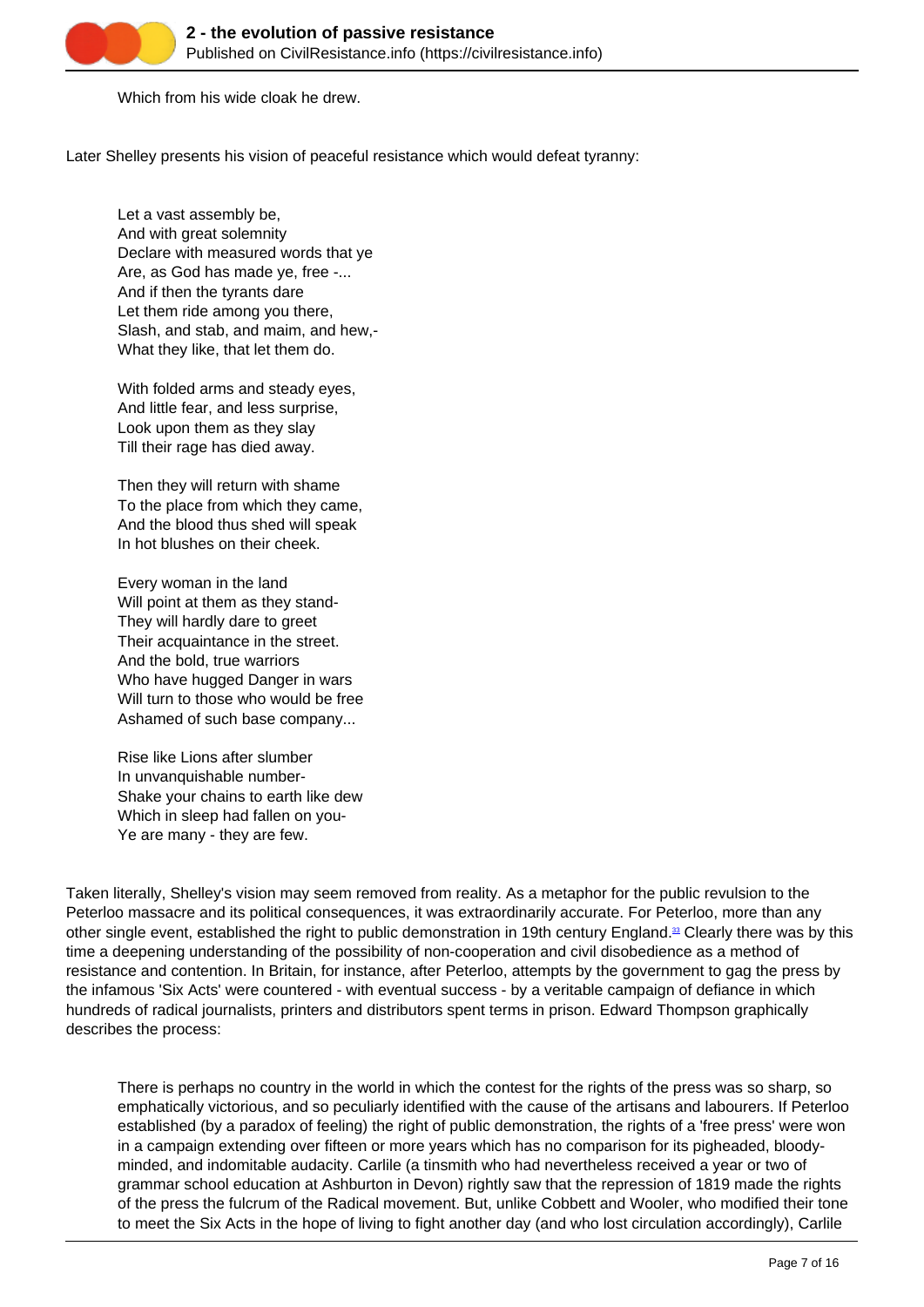

hoisted the black ensign of unqualified defiance and, like a pirate cock-boat, sailed straight into the middle of the combined fleets of the State and Church. As, in the aftermath of Peterloo, he came up for trial (for publishing the Works of Paine), the entire Radical press saluted his courage, but gave him up for lost. When he finally emerged after years of imprisonment, the combined fleets were scattered beyond the horizon in disarray. He had exhausted the ammunition of the Government, and turned its ex officio informations and special juries into laughing-stocks. He had plainly sunk the private prosecuting societies, the Constitutional Association (or 'Bridge-Street Gang') and the Vice Society, which were supported by the patronage and the subscriptions of the nobility, bishops and Wilberforce.

Carlile did not, of course, achieve this triumph on his own. The first round of the battle was fought in 1817, when there were twenty-six prosecutions for seditious and blasphemous libel and sixteen ex officio informations filed by the law officers of the Crown. The laurels of victory, in that year, went to Wooler and Hone, and to the London juries which refused to convict.<sup>34</sup>

In the economic and social struggle, too, the strike more and more replaced machine-breaking, rick-burning and similar actions as the chief weapon of the working-class protest and resistance. The timing of this shift in organisation and methods of action varied from one country to another, starting earlier in those countries such as Britain and France where capitalist industrialisation first took root. The significance of this shift is discussed in more detail later.

# Nationalist and constitutionalist campaigns

Etymologists have traced the first written use of the term 'passive resistance', and its German equivalent 'passiver Widerstand', to 1819, the year in which Shelley wrote *The Mask of Anarchy*.<sup>®</sup> It was applied mainly to constitutionalist and nationalist struggles rather than to those of the working-class and it sometimes denoted peaceful pressure within the law rather than civil disobedience and mass non-cooperation. In 1848, the year of revolution in Europe and 'the birth of nations', the President of the Prussian National Assembly, Hans Victor von Unruh, called publicly for a campaign of passive resistance to oppose the dissolution of the Assembly by the Crown.<sup>36</sup>

At this period, passive resistance became the centre of heated political debate. Marx, in an article in Neue Rheinische Zeitung in December 1848 denounced it as a means used by the bourgeoisie against the revolution.<sup>37</sup> His disciple, Ferdinand Lassalle, in a speech in Dusseldorf in 1849, described the passive resistance of the National Assembly as a betrayal; passive resistance was a contradiction, resistance that was no resistance, a product of the bourgeoisie's recognition of the need for resistance coupled with its fear to act accordingly.38 What Marx and Lassalle were attacking, however, was not mass non-cooperation by the population as a whole but the exercise of legal and parliamentary pressure on the authorities by a middle class whom they suspected of wanting to avoid unleashing all-out revolution. Marx waxed sarcastic too about the constitutional pedigree on which the Prussian National Assembly was basing its claims.

Closely related to constitutionalist struggles, and based on an appeal to the same fundamental principles, were 19th century nationalist struggles. Without renouncing violence under all circumstances, the leaders of these struggles increasingly recognised the possibilities of passive resistance. The prototype here was the resistance in the late 18th century in Britain's American colonies in the decade that preceded the outbreak of hostilities in 1775.<sup>39</sup> The campaign began with the defiance of the Stamp Act in 1765 - an act which imposed duties on a range of paper goods including legal documents and newsprint. Resistance took the form of petitions, tax refusal, the social boycott of stamp tax agents, the publication of newspapers without payment of the duty, and the non-importation and non-consumption of British goods. Most of the agents resigned as a result of this pressure, and it was already a dead letter by the time of its repeal in March 1776.

The Townshend Acts of 1767, which imposed duties on a wide range of goods, met with similar resistance. The Acts were repealed in 1770, except for the tax on tea. The Tea Act of 1773, designed in part to secure the enforcement of the tax on tea while at the same time strengthening the commercial position of the East India Company, was countered with a campaign to get the tea agents to resign. It also provoked the famous Boston Tea Party in which merchants dumped a cargo of tea in Boston harbour in December 1773.

The British government responded by passing the Coercive Acts. These virtually closed down Boston harbour, granted exceptional powers to the governor of Massachusetts, and gave governors in all states the right to billet soldiers in certain circumstances in unused buildings. The Acts were aimed primarily at punishing the state of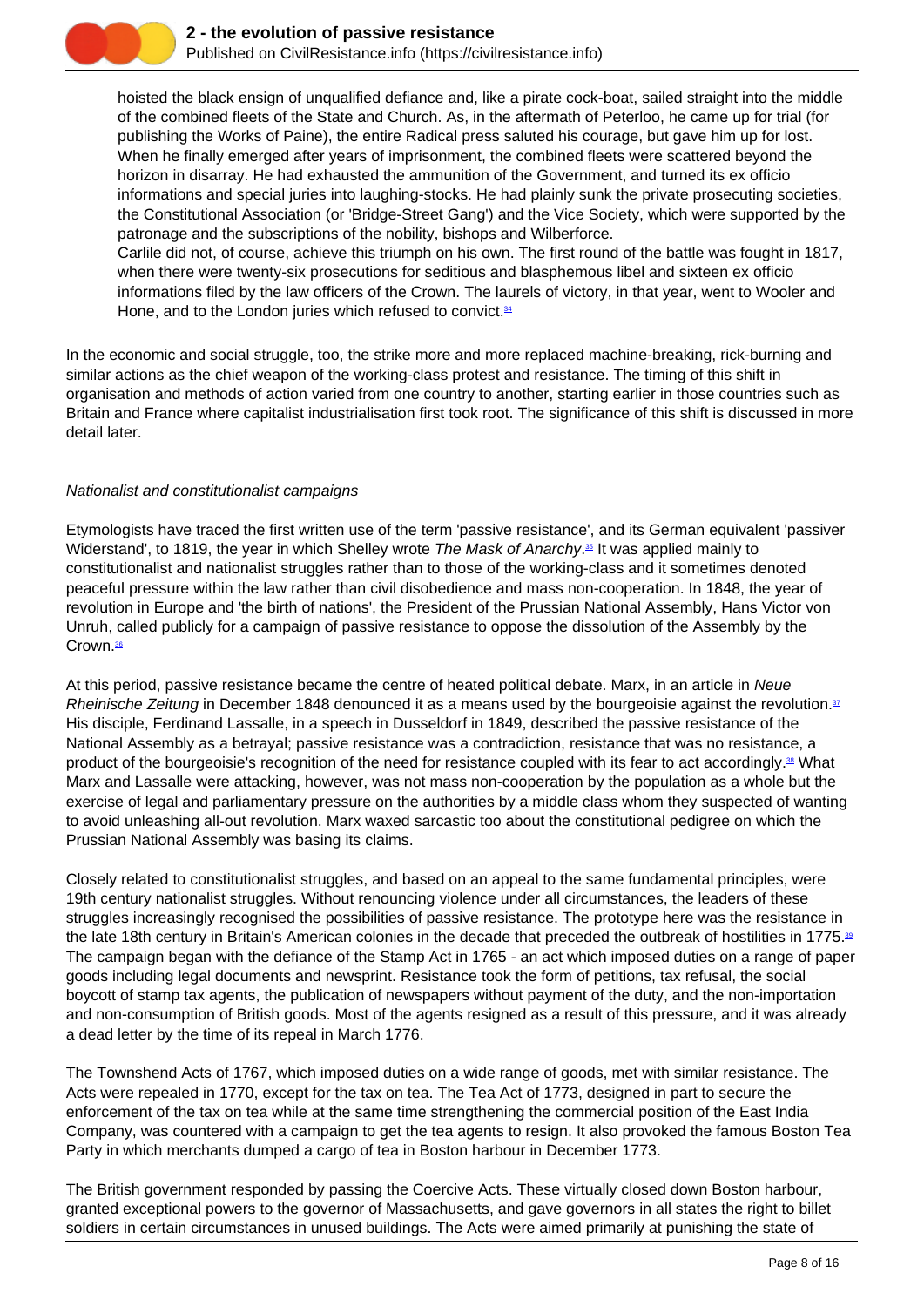

Massachusetts but - as Edmund Burke warned the colonists - they represented a threat to all the colonies. However, beginning in 1773 prior to the Boston Tea Party, the elected assemblies in the various colonies had begun establishing 'correspondence societies' to coordinate their response to British measures, and by the time the Coercive Acts were passed they were ready to mount a united resistance. The First Continental Congress, which took place in September 1774, brought together representatives of all the state assemblies and adopted a detailed programme of non-cooperation known as the Continental Association. In addition to the economic measures, courts were closed, taxes refused, British governors openly defied and extra-legal Provincial Congresses convened to oversee the enforcement of the Association's measures. In April 1775 the first shots of the War of Independence were fired, but as John Adams - who succeeded George Washington as President - wrote in 1815:

A history of military operations from April 19th, 1775 to the 3rd of September, 1783, is not a history of the American Revolution...The revolution was in the minds and hearts of the people, and in the union of the colonies; both of which were substantially effected before hostilities commenced.<sup>40</sup>

Nevertheless, the American War of Independence overshadowed the campaign of non-cooperation that had preceded it. Far more influential as a model of passive resistance for nationalist/constitutionalist goals was that conducted by Hungary against Austria from 1849 to 1867. Its aim was the restoration of the constitution which was suspended by Austria in 1848 and which had recognised Hungary's status as an autonomous kingdom within the Habsburg Empire. Led by a Hungarian landowner and politician, Franz Deák, the resistance took the form mainly of a boycott by Hungarian MPs of the Imperial Parliament in Vienna and non-cooperation by Hungarian county councils in carrying out Austrian policies. But it included also resistance at popular level, including tax refusal, a boycott of government employment and positions, social boycotts of Austrian troops and agents, and a range of symbolic actions, protests and demonstrations. In 1867, the campaign - in conjunction to be sure with other factors, including Austrian weakness after its defeat by the Prussians at the Battle of Sadowa in the previous year - resulted in a compromise agreement which met the essential Hungarian demands.<sup>41</sup>

The Hungarian campaign influenced all subsequent passive resistance campaigns in the 19th century for constitutionalist and nationalist goals, and indeed, by way of Gandhi, those in the present century. It was the prototype for the Finnish passive resistance to attempted Russification from 1899 to 1906. This resistance was ignited by a new Russian military law in 1899 increasing the length of military service, drafting Finns into Russian units or placing Russians in charge of Finnish ones. At the same time, the power of the Finnish Diet was reduced to that of a provincial assembly. The Finns refused to implement the law and there was widespread resistance to conscription. In 1903 the constitution was suspended, and in the following year the Russian governor Bobrikov was assassinated. There is evidence that the resistance had begun to lose momentum by this time, but it received unlooked-for assistance in the shape of the 1905 revolution in Russia, and the Empire-wide general strike. The embattled Tsar repealed the conscription law, and in 1906 the Finnish Diet was re-established on a more democratic basis.<sup>42</sup>

In Ireland, the Hungarian resistance caught the imagination of Arthur Griffith, a founder-member of and key figure in Sinn Fein (founded in 1905). In 1904, in a series of witty, polemical articles in the United Irishman, Griffith outlined the course of the Hungarian resistance and advocated a campaign along similar lines in Ireland. Irish parliamentarians, he argued, should boycott the British Parliament and demand the restoration of the constitutional position as of 1782 when Britain had conceded Irish parliamentary independence. The articles were published in a penny-pamphlet form later that year under the title The Resurrection of Hungary: A Parallel for Ireland.43 As an historical account it has been severely criticised, one critic likening it to 'a fairy tale'.<sup>44</sup> In fact it was not so much a fairy tale, more a propaganda tract. As such it was immensely successful, enjoying a wide circulation and being republished in 1912 and again in 1918. (The 1918 edition included a reference to the Finnish resistance as providing another example of a successful campaign.) It was also translated into a number of Indian languages and widely distributed within India.45 Gandhi cited the Hungarian campaign and recommended the Transvaal Indians in South Africa to pursue a similar course of action, relying almost certainly on Griffith's account.<sup>46</sup>

But Ireland had its own history of passive resistance, and some critics of Griffith's tract argue that he would have done better to have turned to that rather than trying to force parallels with a Central European country whose politics he only half understood. In the 18th century, the Dean of St Patrick's Cathedral, Jonathan Swift, had recommended his fellow countrymen to 'burn everything English but her coal', and proposed a system of Dual Monarchy in which Ireland's only connection with England would be through the Crown. Daniel O'Connell in the 19th century had brilliantly exploited the organisational possibilities open to him in the (highly restricted) electoral system of the period. His election as member for County Clare in 1828 faced the British government with the choice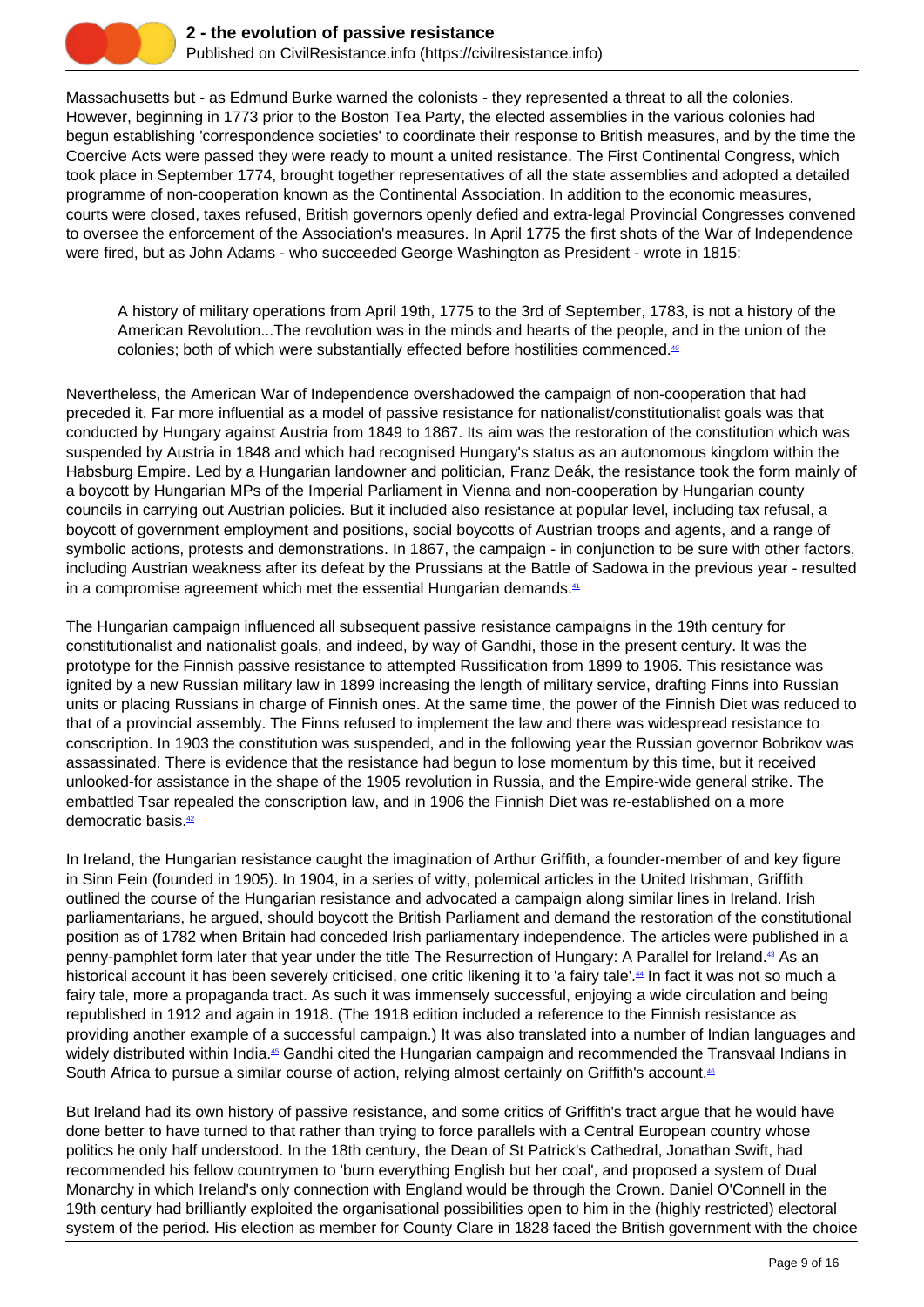

of declaring the election void (on the grounds that Catholics were not eligible to become MPs) or to change the law. Fearful of provoking a full-scale insurrection, they chose the latter course, and the Relief Bill was passed the following year. O'Connell's campaign became a model for reformist organisation and agitation in Britain. For instance, Thomas Attwood's Political Union, which spearheaded the campaign for the Reform Act of 1832, was consciously modelled on the Catholic Association.<sup>47</sup>

O'Connell's efforts to secure greater independence for Ireland, however, were unsuccessful. Like Swift, he was prepared to settle for a system of dual monarchy with England. He proposed the setting up of a Council of Three Hundred to act as the de facto government of Ireland, and toyed with the notion of a boycott of parliament. Thomas Davis, another major figure in the Irish national movement in the first half of the 19th century, was also prepared to settle for a dual monarchy. While not renouncing the use of force, he appears to have envisaged active noncooperation as the principal means of applying political pressure.48 In the early 1880s, the National Land League under the leadership of Michael Davitt and Charles Stuart Parnell conducted a vigorous campaign against exorbitant rents and evictions - leading on occasions to violent confrontations despite the efforts of the leadership to avoid this. Rent refusal, and the complete ostracisation of anyone who attempted to farm land from which others had been evicted, formed the core of the struggle. The word 'boycott' was coined in this period following the ostracisation of a certain Captain Boycott, the agent of an absentee English landlord.49 The Sinn Fein movement itself produced one major essayist committed on principle to the rejection of violence. This was Robert Lynd (1879-1949), an Ulster-born writer who contributed to the journal Sinn Fein and insisted that a nonviolent struggle would maintain the unity of the country and prove more difficult than armed rebellion for the British to suppress.<sup>50</sup>

The 1916 rebellion in Ireland and the subsequent guerrilla war of 1919-21 resulted in the subordination of civil resistance to the military struggle. Nevertheless, many of the specific measures advocated by Griffith were implemented, including most notably the establishment of an Irish National Assembly, Dail Eireann, in Dublin in 1919 following Sinn Fein's massive victory at the polls. Moreover, in January and June of the following year, Sinn Fein won similarly impressive victories in the elections to the municipal, county and rural district councils, and by the autumn, on the advice of Dail Eireann, the majority of councils outside north-east Ulster had severed their connections with the existing British-administered Local Government Board. The British system of justice was also largely supplanted by the 'Dail Courts', and by July 1921 there were an estimated 900 such Parish Courts and seventy District Courts in operation.<sup>51</sup> Thus, if Ireland had become largely ungovernable - by Britain -in 1920-21, this was due not only to the armed rebellion but to the establishment of a parallel structure of government, law and administration.

The degree of interaction between the Irish and Indian independence struggles is striking. The influence of Griffith's history of the Hungarian resistance within India has been mentioned. But Griffith for his part took a keen interest in the Indian nationalist movement and exchanged information with several Indian patriotic journals. He regarded the Indian Swadeshi movement - which amongst other things propagated a boycott of British manufactures - as the equivalent of Sinn Fein. In 1907, the future Indian Prime Minister, Jawaharlal Nehru, visited Dublin during a vacation from his Cambridge studies and wrote to his father that Sinn Fein was similar to the advanced section of the Indian National Congress.<sup>52</sup>

Clearly, then, there was a cross-fertilisation of ideas between various movements for national independence from at least the period of the Hungarian struggle onwards, leading to the adoption of passive resistance as an important, if not the central, strategy in independence struggles.

# Utopian and revolutionary projects

The notion of a general strike that would overturn the capitalist order was a recurrent one among European radical and revolutionary movements in the 19th century. The Chartists had dreamed of it in the 1830s and 1840s, though never came close to implementing it. Richard Tucker, the American anarchist whose writings were influential in both his own country and Europe, was one of the theorists to place the general strike at the centre of his proposed strategy. Though supporting violence in self-defence, he attacked Lassalle's critique of passive resistance as 'the resistance that did not resist.' On the contrary, Tucker argued, it was the most effective weapon in the hands of the working-class.<sup>53</sup> In Italy from around 1900, syndicalism was a growing force in the working-class, and in 1904 Italian workers staged the first more or less successful general strike in history in protest against the killing of workers and peasants in the South and in Sardinia. Georges Sorel, the major theorist of syndicalism, though a passionate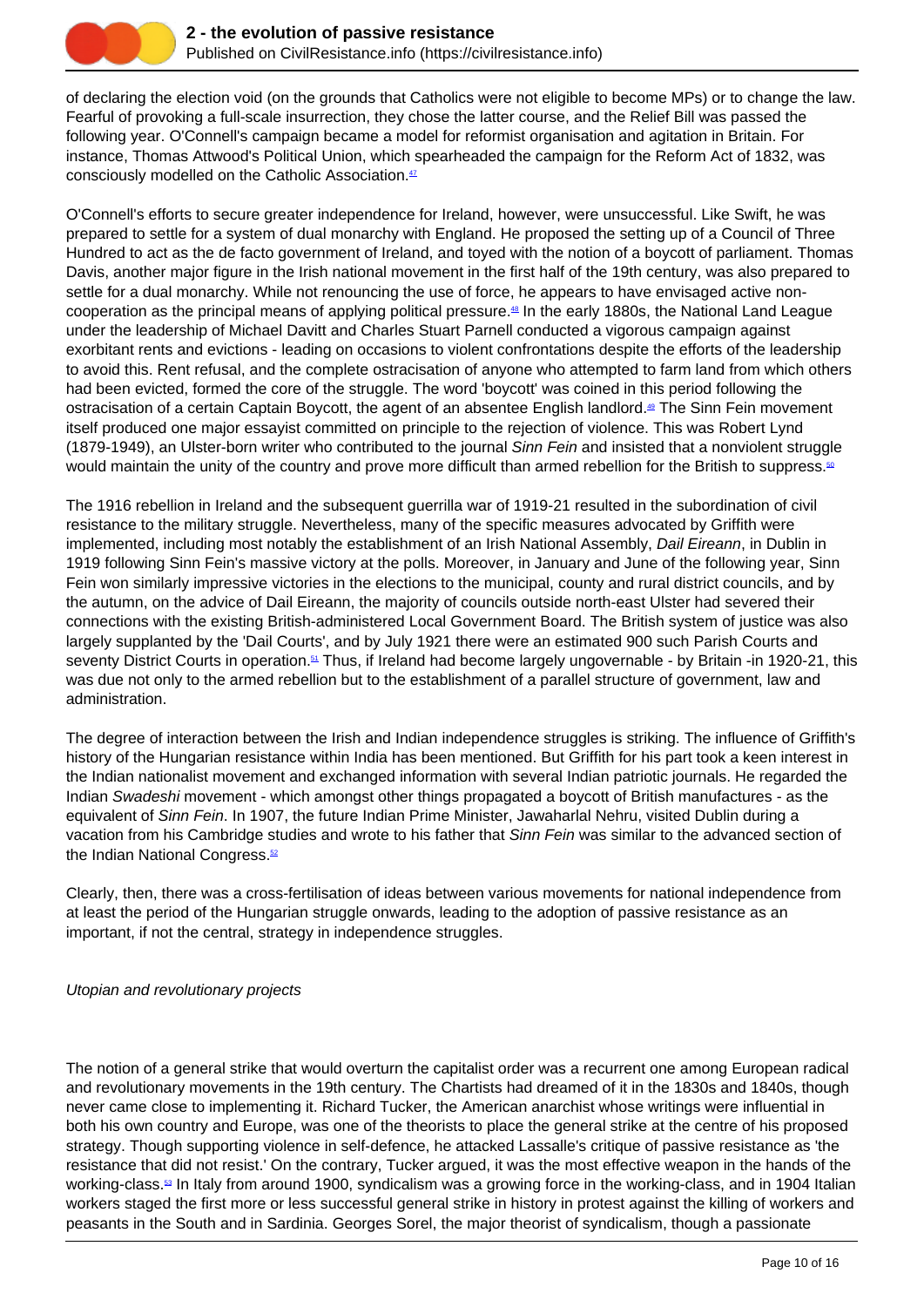

advocate of revolutionary violence, also regarded the general strike as the crucial revolutionary weapon.

The general strike that came closest to realising its revolutionary objective took place across the Russian Empire in 1905. It broke out in January 1905 as a result of the 'Bloody Sunday' massacre of over 100 unarmed demonstrators in St Petersburg and strikes, demonstrations, and sometimes armed clashes paralysed the country for most of that year. In October, the Tsar announced major concessions to the protesters, including the establishment of an elective legislature. The attempt by the Bolsheviks and Mensheviks in Moscow to turn the strike into an armed uprising in December 1905 can be seen in retrospect to have been a cardinal blunder, enabling the Tsar to crush the insurrection. Twelve years later, in the February revolution, strikes, mutinies, mass desertions and demonstrations finally brought about the end of Tsarist rule.

The 19th century writer who was more directly in the non-violent tradition and close to individualist anarchism in his political outlook was the American writer Henry David Thoreau. Thoreau engaged in personal civil disobedience by refusing to pay his poll tax to the state of Massachusetts over a period of six years on the grounds that it supported slavery and an unjust war against Mexico. His essay on civil disobedience, first published in 1859 under the title Resistance to Civil Government, was occasioned by his arrest and overnight imprisonment for his tax-refusal. (To his annoyance, a friend paid his fine to secure his release.) It was reprinted after his death under the title it is now generally known - On the Duty of Civil Disobedience.

Thoreau argues for selective civil disobedience on grounds of principle. He had paid his highway tax because he was 'as desirous of being a good neighbour' as he was 'of being a bad subject'. He withheld paying the poll tax, not because of any particular item in the tax bill, but 'to refuse allegiance to the State, to withdraw and stand aloof from it.'

In defending his action on grounds of conscience, Thoreau is in the mainstream tradition of radical dissent. However, in denying that he owed any allegiance to the American state while it went on behaving as it did, and in refusing to pay taxes to it, he took his defiance further than most. The crucial point, though, is that he propounded the notion that conscientious law-breaking was politically effective - more so than voting, or engaging in propaganda campaigns, or attempting to work through constitutional methods to change the laws.

Cast your whole vote, not a strip of paper merely, but your whole influence. A minority is powerless while it conforms to the majority; it is not even a minority then; but it is irresistible when it clogs by its whole weight. If the alternative is to keep all just men in prison, or give up war and slavery, the State will not hesitate which to choose. If a thousand men were not to pay their tax-bills this year that would not be a violent and bloody measure, as it would be to pay them and enable the State to commit violence and shed innocent blood. That is in fact the definition of a peaceable revolution, if any such is possible. If the tax-gatherer, or any other public officer asks me, as one has done, 'But what shall I do?' my answer is, 'If you really wish to do anything, resign your office.' When the subject has refused allegiance and the officer has resigned his office, then the revolution is accomplished.<sup>56</sup>

In this passage, Thoreau appears to recognize the coercive implications of mass defiance, and resignations by government officials. Yet his appeal is essentially to the individual conscience, and he looks to the moral impact of civil disobedience rather than its coercive potential:

I know this well, that if one thousand, if one hundred, if ten men, whom I could name - if ten honest men only - ay if one HONEST man, in this state of Massachusetts, ceasing to hold slaves, were actually to withdraw from this copartnership, and be locked up in the county jail therefor, it would be the abolition of slavery in America.

It is possible that Thoreau was familiar with La Boëtie's essay on Voluntary Servitude. His close friend, Ralph Waldo Emerson certainly knew of it, and dedicated a poem to its author. However, there is no direct evidence on this matter.

One can easily see why Tolstoy saw in Thoreau a kindred spirit. He praises Thoreau's 'admirable essay' and the example he set in going to prison for refusing to pay taxes to the state.57 Tolstoy's entire emphasis is on individuals acting according to conscience, regardless of consequences. The 'golden rule' that one should do to others as one would have them do to oneself, or at least that one should not do to others what one would not have them do to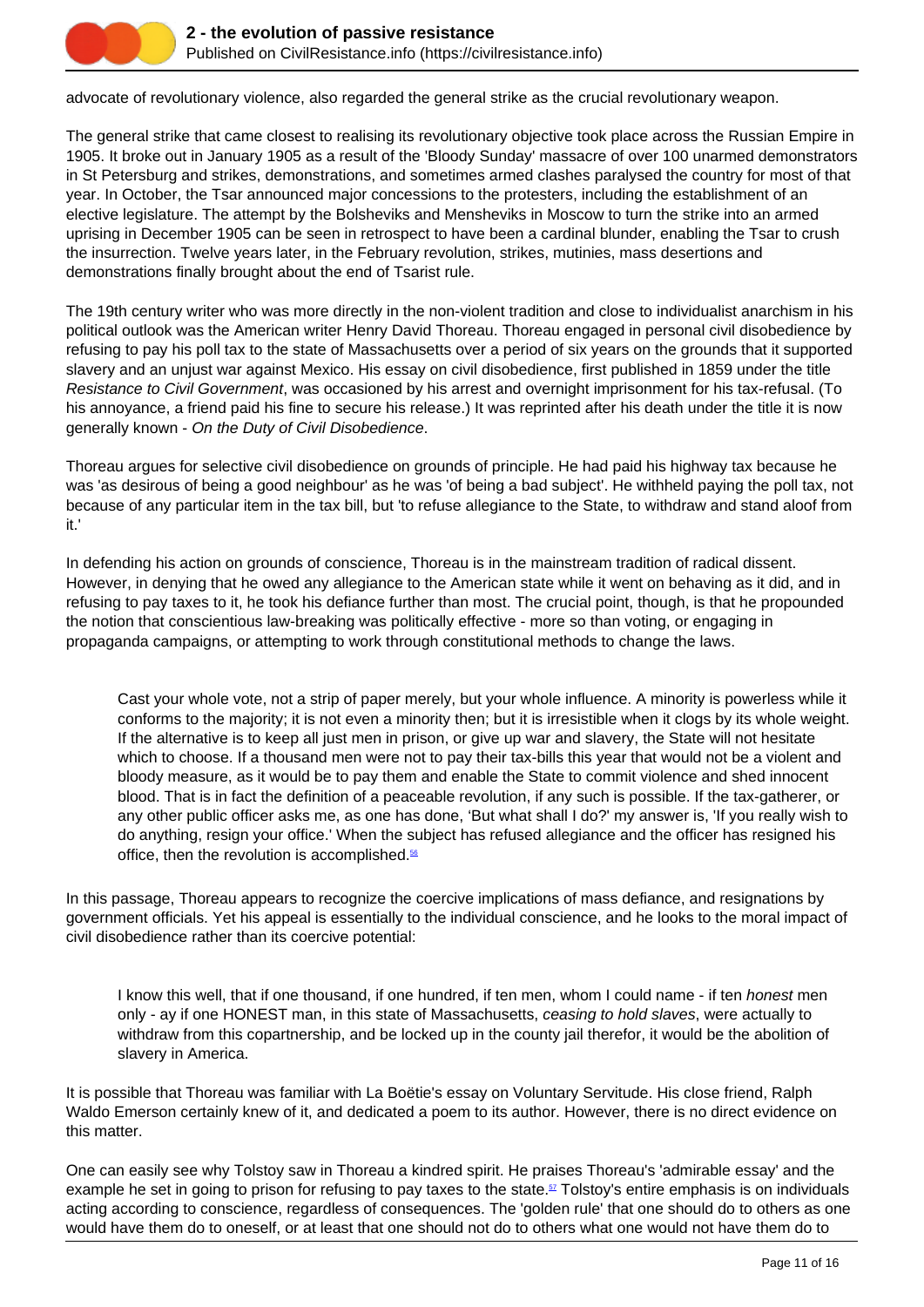

oneself, was embodied, he believed, in the teachings of all the great sages and inscribed in the human heart. That is why non-Christians who heeded the dictates of conscience would also be led to an uncompromising rejection of violence. However, the principle was most perfectly expressed in the teachings of Christ. 'We must take the Sermon on the Mount', he wrote, 'to be as much a law as the theorem of Pythagoras.'

Tolstoy rejected both Church and State. The one corrupted Christ's teaching, the other was an institution based on murder and exploitation. War, whether defensive or offensive, he denounces as murder and contrary to God's law. Tolstoy is no less opposed to patriotism, which he rejects as an expression of egoism and self-aggrandisement, and as the cause of war. To the argument that the patriotism of an oppressed people should be judged in a different light, he replies that it is even more dangerous since it is rooted in bitterness and more likely to give rise to war. One does not require patriotism, he argues in order to oppose the subjugation and exploitation of people; Christ's teaching already implies this, and if all would follow that teaching such abuses would come to an end. It is ironic in the light of this that Tolstoy should have such a profound effect on one of the 20th century's representative nationalist leaders, M.K. Gandhi.

As one would expect, Tolstoy has no time for the tactic of political assassination pursued by some anarchists at that period. He opposes assassination, however, not only on moral but also on political grounds. 'How,' he asks, 'can an organised body of Anarchists, ...quietly considering means of improving the condition of the people, find nothing better to do than to murder people; the killing of whom is as useful as cutting off one of the Hydra's heads?'58 It is not the Czars, emperors or kings, he states, who are the cause of oppression and war, even though they do organise them. 'But it is those who have placed them in, and support them in, a position in which they have power over the life and death of men. Therefore it is not necessary to kill Alexanders and Nicholases...but only to leave off supporting the social condition of which they are the product.'59 The passage is reminiscent of La Boëtie's argument and may owe something to it as Tolstoy had certainly read On Voluntary Servitude.

Tolstoy was not interested in changing political institutions as such. 'Christian doctrine, in its true sense,' he states, 'never proposed to abolish anything, nor to change any human organisation. The very thing which distinguishes Christian religion from all other religions and social doctrines is that it gives men the possibilities of a real and good life, not by means of general laws regulating the lives of all men, but by enlightening each individual man with regard to the sense of his own life.<sup>'®</sup> Nonetheless, he did believe in the power of public opinion, always provided people would speak the truth as they perceived it. He praised the work of the anti-slavery campaigner, William Lloyd Garrison, citing at length in his essay 'The Kingdom of God is within you' Garrison's proclamation on nonresistance sent to the Society for the Promotion of Peace in 1838.<sup>11</sup> He also had a shrewd notion of how to arouse public opinion, and successfully pleaded the cause of a persecuted Christian pacifist sect in Russia, the Doukabours, writing letters to the foreign press and making statements on their behalf until they were given permission to emigrate en masse to Canada.

Tolstoy also took a keen interest in Gandhi's passive resistance campaign in South Africa and the two exchanged several letters. But Tolstoy's understanding of passive resistance is entirely that of the individual refusing out of personal conviction to engage in war or exploitation, or to pay taxes to a state which is responsible for such things. Gandhi, a keen reader of Tolstoy's moral and political essays, was no less concerned with right action. However, he combined this with a gift for organisation, and an intuitive understanding of the responses of the Indian masses, that made him an outstanding political leader of a kind that Tolstoy neither wished to be nor was capable of being.

Steven Huxley sums up the evolution of passive resistance in the 19th century as follows:

Throughout Europe in the 19th century passive resistance developed into an articulated doctrine and concrete practice of struggle for various groups and classes. For the rising bourgeoisie it was a suitable approach to the defense and achievement of their interests against both the old regime and the masses. For "the masses" it was a mode of struggle against oppression. For nationalists it was a weapon highly compatible with economic development and cultural self-assertion; in other words, it was a way to independence. For socialist and anarchists it was the means of contention most in harmony with their ideals, as well as being the most suitable weapon for their struggle.<sup>62</sup>

Where are we to place passive resistance in the broader context of emancipatory struggle in 18th and 19th century Europe and North America? The work of Charles Tilly and his co-workers helps us to do this. In The Rebellious Century: 1833-1933, they examine the incidence of major collective violence in France, Germany and Italy during this period, and relate it to a changing pattern of collective organisation and action. They draw an important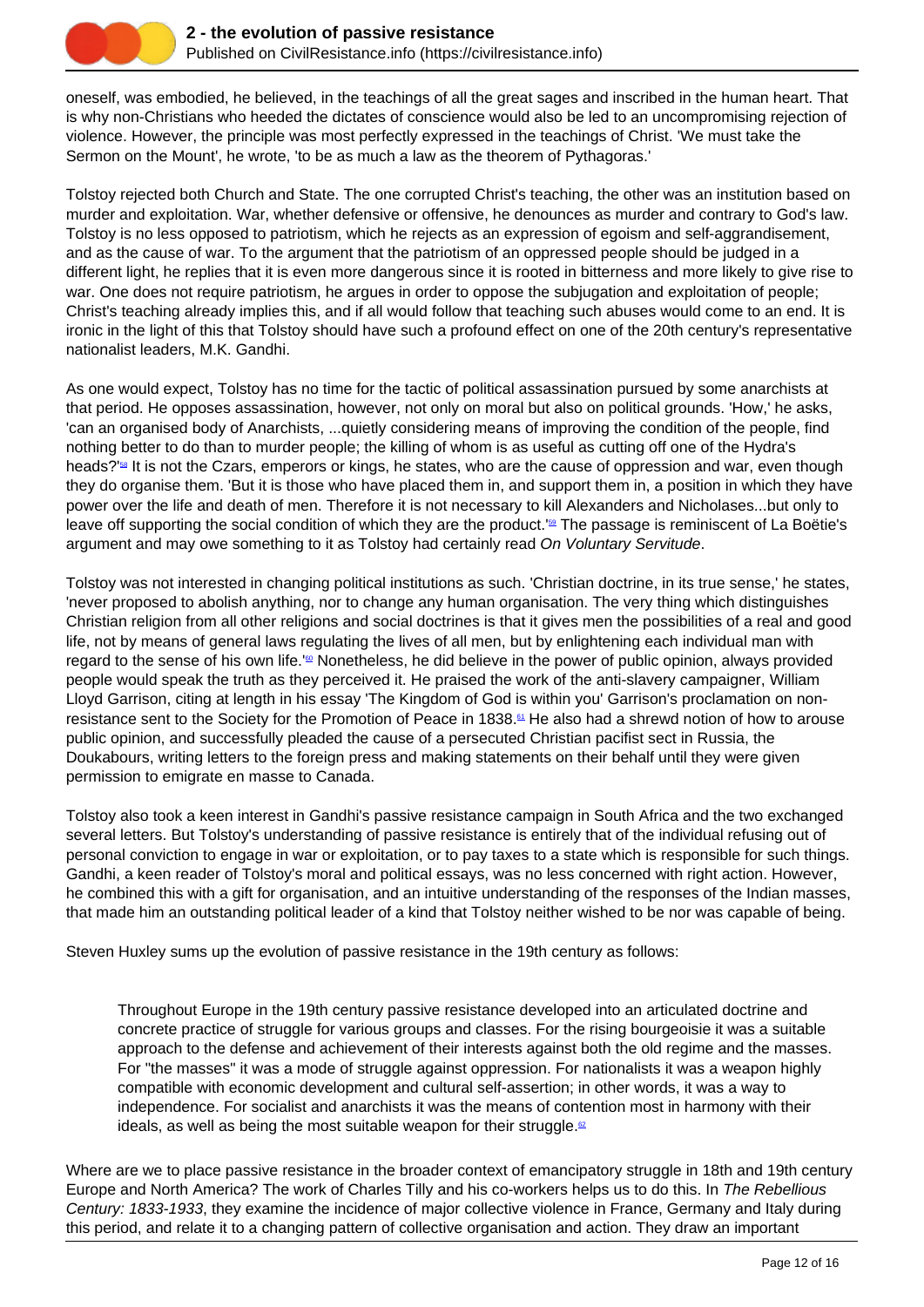

distinction between competitive, reactive and proactive conflict<sup>63</sup>

Competitive conflict is a more common feature of the pre-industrial era. It is rooted in organisation at the communal level and expressed in such things as feuds and brawls between rival villages, competing groups of artisans and the like; soccer violence between rival football supporters would be a present day example. Tilly and his co-authors note that competitive violence declined dramatically with the centralisation of state power in the course of the 19th century, partly because the setting for power struggles moved from the local to the national level.

Reactive conflict arises out of resistance to the claims of the centralising state (allied to an expanding industrial capitalism), and is typified by tax rebellions and riots, violent resistance to conscription, machine-breaking, the occupation of enclosed land, and so forth. Here too the organisational base is at the communal level, and again the incidence of reactive struggle declined as the power of the central state increased and the legitimacy of its claims became more widely accepted.

Proactive conflict is defined by the fact that at least one group is 'making claims for rights, privileges or resources not previously enjoyed'.<sup>84</sup> It is rooted in associational forms of organisation - more open and bureaucratised than the communal forms, aiming at national or international outreach, and usually with a public programme and distinct ideology. Confrontations with authority tend here to result from relatively brief co-ordinated mass actions and shows of strength such as demonstrations, marches and strikes.

In practice, of course, the distinctions are not always so clear-cut; nor are there distinct periods separating the prevalence of one form of action over another. Clearly, however, the proactive forms of struggle, and associational forms of organisation, are the characteristic modern forms, and they emerged as something new on the social and political scene in Europe in the course of the late 18th and the 19th centuries.

Charles Tilly and his collaborators note, in relation to all three forms, that when violence occurs it does so as a consequence of collective action that is not of itself violent. To quote the authors: 'practically no common forms of collective action which we have encountered are intrinsically violent'.65 The bulk of collective violence 'emerges from much larger streams of essentially non-violent collective action', and is then frequently the result of a 'forcible reaction of a second group - often of specialized repressive forces in the employ of governments - to the nonviolent collective reaction of the first.<sup>'66</sup>

A further important finding is that the vast majority of instances of collective political action - demonstrations, strikes, tax refusals, resistance to conscription - 'did not end in violence'<sup>67</sup>

Thus out of 20,000 strikes which took place in France from 1890 through 1914, only 300 to 400 produced any violence beyond the scale of minor pushing and shoving. From 1915 through 1935, the figure is 40 or 50 violent strikes out of 17,000...The violent events did not begin much differently from the non-violent ones; for the most part, the presence or absence of resistance by a second party determined whether violence (in our sense of damage or seizure over resistance) resulted. Many of the Italian land occupations of the 19th century went on peacefully; the violence typically began when landlords, troops, or mafiosi arrived to expel the occupiers from the land.<sup>68</sup>

The criteria which the Tilly group employ do not distinguish between violence on the part of the police or army from that on the part of protesters. Thus a strike or demonstration in which the protesters maintained a completely nonviolent discipline would register as an occasion of major political violence if the police or army killed or wounded more than a certain number of people or had inflicted serious damage to property. This is a serious disadvantage when it comes to assessing the relative merits of violent and non-violent action in achieving the desired ends.

However, the Tilly group see no sharp distinction between violence and non-violence. The fundamental strategic choice, they argue, 'is not between violent and non-violent means. It is between different forms of collective action which vary in the probability that they will lead to violence.'<sup>69</sup> Elsewhere they conclude: 'No tragic chasm separates violence from non-violence, in 1968 or 1768.'<sup>10</sup>

This conclusion is questionable. On pragmatic as much as moral grounds, organisers of mass demonstrations often go to great lengths to ensure that protesters avoid violence, even in the face of attacks by the police, precisely because the chasm between violence and non-violence can be tragic - in human terms and in terms of the effectiveness of the action. The non-violent discipline of protesters in the former GDR and Czechoslovakia in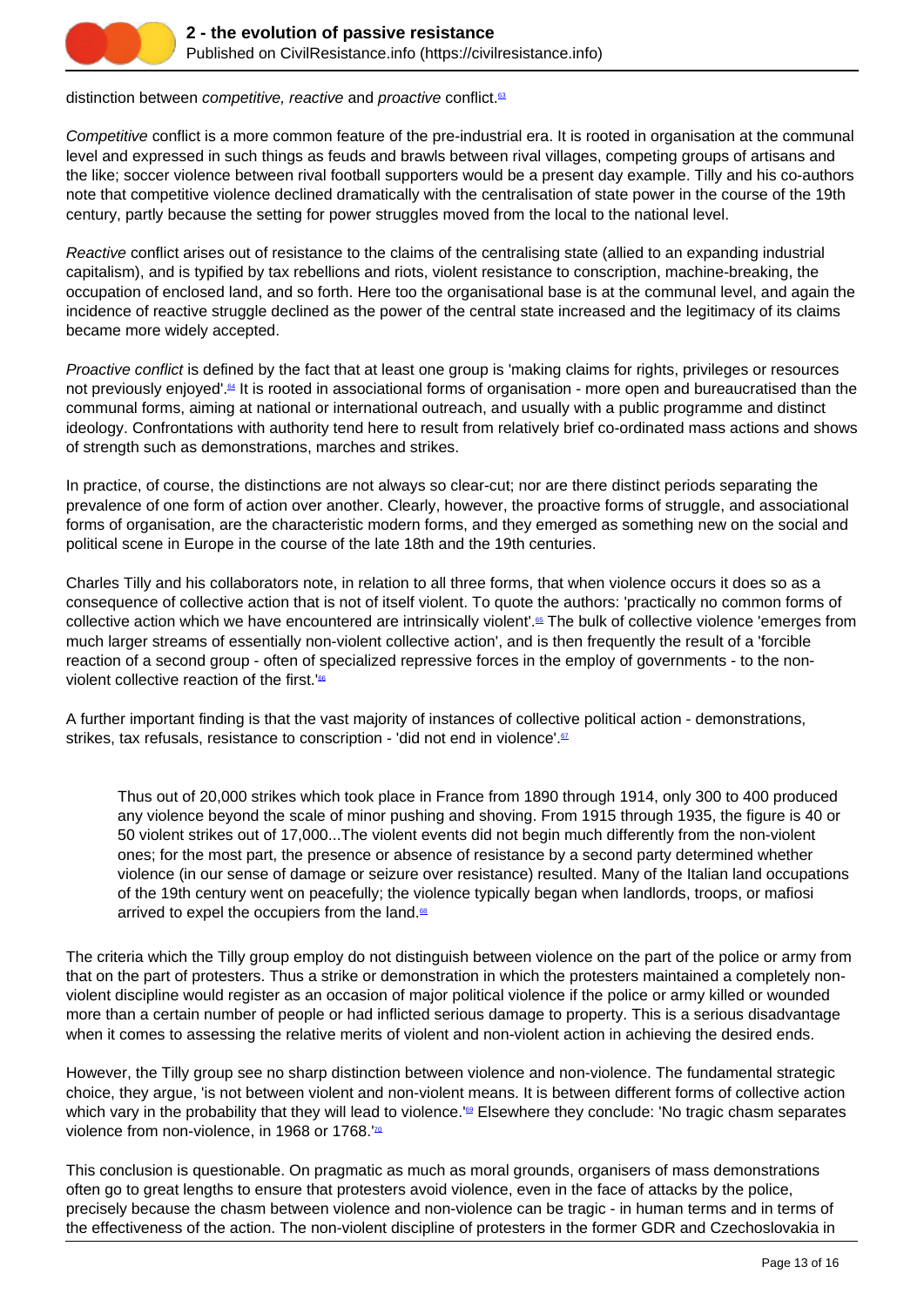

1989, even in the face of police attacks, was probably crucial to their success. (However, the authors acknowledge that they were 'unable to put together anything like a comprehensive record of such everyday 20th-century forms of collective action as the non-violent demonstration', adding that 'the history and sociology of the demonstration as a distinctive modern form of action remain to be written'.<sup> $1/2$ </sup>)

Governments have frequently provoked violence among protesters to provide themselves with a cover for using extreme violence on the streets, or introducing draconian laws. The history of 19th century radical and workingclass agitation in Britain reveals the lengths to which governments were prepared to go using agents provocateurs to instigate violence during strikes and demonstrations, and even to foment uprisings which they knew were foredoomed to failure. G.D.H. Cole and Raymond Postgate record the activities of the government spy Oliver in 1817 who travelled from town to town posing as a representative of the 'Physical Force Party', urging groups of labourers and artisans to take up arms and assuring them that their district was almost alone in not being ready to take action. In the main he was unsuccessful, but he did persuade a small group of framework knitters in desperate straits to gather whatever arms they could and march towards Nottingham until intercepted by a party of soldiers. Thirty-five of the insurgents were tried for high treason, of whom twenty-three were convicted. Four of them were hanged. Of the others, eleven were transported for life, three others for fourteen years, and the rest to various terms of imprisonment. $\frac{1}{2}$ 

However, the main conclusion the Tilly group draw about the effectiveness of violence in the historical process is crucial. The presence or absence of violence, they conclude, makes very little difference to the historical outcome, 'but the collective action which leads to violence is the very stuff of history' (italics added).<sup>73</sup> What counts is not the presence or absence of violence, but whether or not there was collective action. 'Groups which did not develop the capacity to strike, to demonstrate, to turn away the tax collector lost power - or never gained it.'

It will be clear from this that the modes of action characteristic of passive resistance correspond to those of collective action, sometimes of the reactive type of struggle, more often of the proactive type as defined by the Tilly group. In this sense passive resistance, even if not always so called, can be seen as ranking alongside, but in contrast with, premeditated armed rebellion, at the heart of a tradition of 18th and 19th century European resistance culture.

Where the collective action was met by violence or repression on the part of the authorities, the protesters and their leaders still had a choice whether or not to retaliate, if only in the very limited sense of using violence in selfdefence. The emphasis in the evolving tradition of passive resistance during the 19th century was on avoiding retaliatory violence. Only in the 20th century, however, under Gandhi's leadership, was an explicit concept of nonviolence, which included the willing acceptance of suffering at the hands of the opponent, erected into a cardinal principle of this type of action. As we shall now see, as Gandhi developed his ideas on non-violence he sought to distance his methods from those of passive resistance, and evolved a new vocabulary in which to express them.

# **Notes:**

1. Sharp, The Politics of Nonviolent Action, p. 76. Sharp's source is F.R. Cowell, The Revolutions of Ancient Rome, Frederick A. Praeger, New York 1962, and Thames and Hudson, London, 1962, pp.42-43. Cowell's account is based on the Roman historian Livy.

2. Stan Steiner, The New Indians, Harper and Row, New York, 1968, p. 220. Cited Sharp, p. 191.

3. The sanctions and inducements which societies without states rely upon to strengthen social cohesion and enforce mores are discussed in Michael Taylor, Community, Anarchy and Liberty, especially in Chapter 2, 'Social Order Without the State' pp. 39-94.

4. Taylor, op. cit., especially pp. 82-6.

5. See Steven Duncan Huxley, Constitutionalist Insurgency in Finland: Finnish 'Passive Resistance' against Russification as a Case of Nonmilitary Struggle in the European Resistance Tradition, Finnish Historical Society (SHS), Finland, 1990, pp. 52-54.

6. See Charles Tilly, Louise Tilly, and Richard Tilly, The Rebellious Century, J.M.Dent and Sons, London, 1975, especially pp. 276-277

7. A point noted by Richard Davis in Arthur Griffith and Non-Violent Sinn Fein, Anvil Books, Dublin, 1974, p. 92 8. The account by Flavius Josephus is reproduced in Mulford Q. Sibley, The Quiet Battle, Anchor Books, 1963, pp. 111-115.

9. Anthony Black, 'St Thomas Aquinas: the State and Morality', in Brian Redhead, (ed) Plato to Nato, BBC Books , 1990 edition, p. 71

10. Clarence Marsh Case, Non-Violent Coercion: A Study in Methods of Social Pressure, first published by The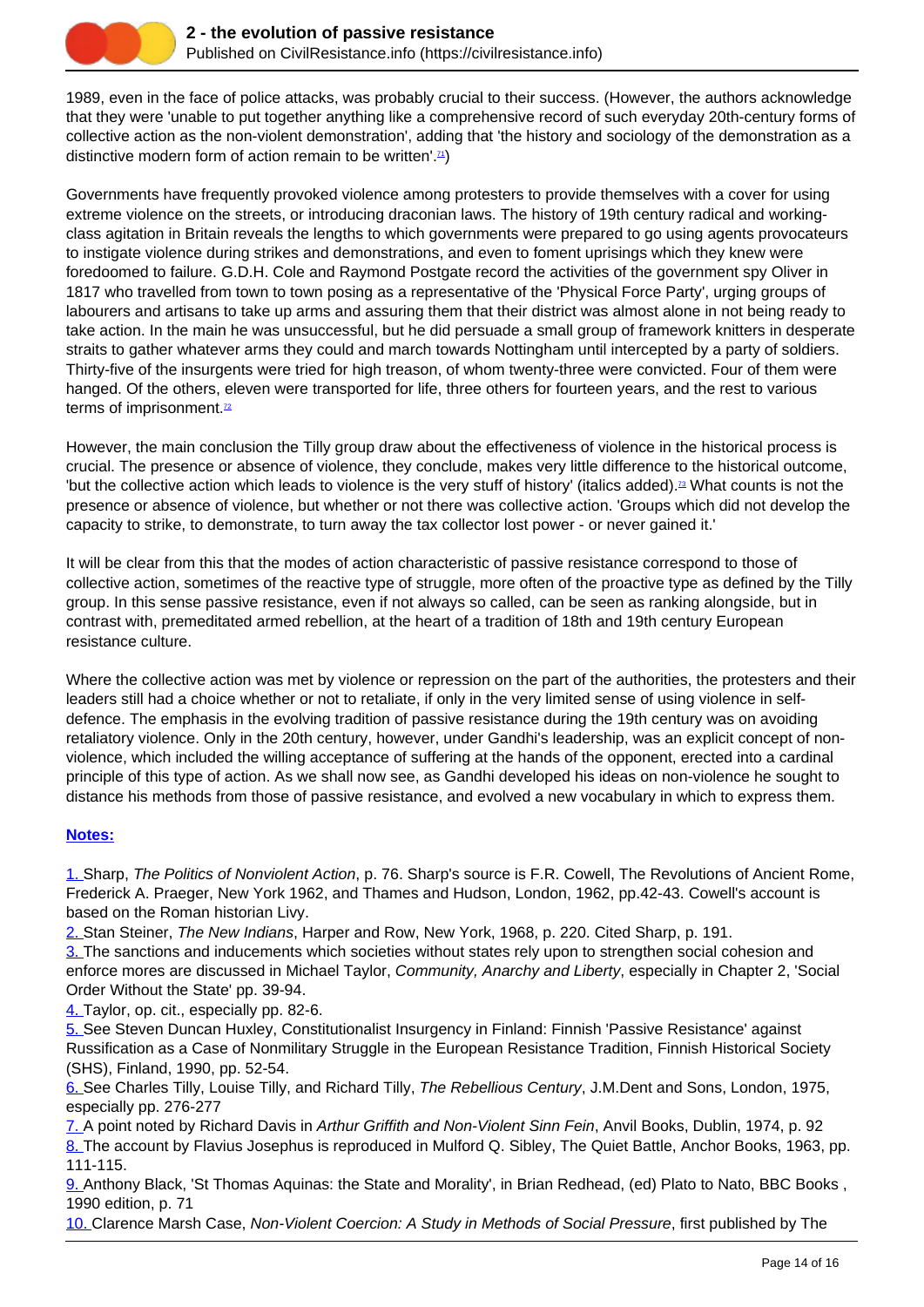

Century Co, New York and London, 1923, Reprinted by the Garland Publishing Co, New York and London, 1972, p. 64

11. Sabine and Thorson, A History of Political Theory, Holt, Rinehart and Winston, Fort Worth, 1973, p.338 12. Cited Sabine and Thorson, op. cit., p. 345

13. Huxley, op. cit., discusses this on pp.69-72. See also the more extended discussion of it in Sabine and Thorson, pp. 352-7.

14. Sabine and Thorson, op. cit., p. 352

15. Christopher Hill, The World Turned Upside Down: Radical Ideas During the English Revolution, Penguin, Harmondsworth, 1991 edition, especially pp. 118-23

16. John Locke, 'The True End of Government', in Two Treatises of Government, J.M.Dent in the Everyman series with an introduction by W. S. Carpenter, London and Melbourne, 1990 edition, p. 233

17. Ibid, p.237. Cited Huxley, op. cit., p. 73

18. Cited Steven Huxley, op. cit., pp. 73-74

19. Clarence Marsh Case, op. cit., pp. 97-8

20. As cited by Lord Denning in 'From Precedent to Precedent', The Romanes Lecture, 21 May 1959, Clarendon Press, Oxford, p.5

21. Niccolò Machiavelli, The Prince, translated with an introduction by George Bull, Penguin, Classics,

Harmondsworth, 1986 edition, p. 70

22. Niccolò Machiavelli, The Discourses, Penguin Classics, Harmondsworth, 1983 edition, p. 155

23. See Anarchy 63, Vol. 6, No. 5, May 1966, pp.129-152 which contains an English translation of the essay with an introduction by Nicolas Walter. The passage quoted appears on page 142

24. See Anarchy, op. cit., p. 138. Steven Huxley, op. cit., criticises La Boëtie's tract at greater length, pp. 67-9

25. A point strongly argued by Steven Huxley, op. cit., pp 67-9

26. For the history of the essay and its influence on pacifist and anarchist, see the introduction to it by Nicolas Walter in Anarch, op. cit., pp. 129-137

27. Cited in Huxley, op. cit., p. 26

28. Cited in George Woodcock, Anarchism, Pelican, Harmondsworth, 1963, p. 74

29. Cited in Huxley, op. cit., p. 27

30. Woodcock, op cit., p. 84

31. Edward Thompson, The Making of the English Working Class, Penguin, Harmondsworth, 1968, p. 107 n. The book was first published in 1963 by Victor Gollancz, London

32. Viscount Robert Stewart Castlereagh, Foreign Secretary at that time but widely held to be responsible for the passing of the Five Acts and the Peterloo massacre.

33. On the reaction to Peterloo see Thompson, op. cit, pp. 756-7, and 791

34. Ibid, pp. 791-2

35. Steven Huxley, op. cit., discusses the etymology of passive resistance, pp. 52-3

36. Ibid, p. 53

37. Cited in Huxley, op. cit., p. 54

38. Ibid, p. 54

39. See Walter H. Conser, Jr, Ronald M. McCarthy, David J.Toscano, and Gene Sharp (eds), Resistance, Politics, and the American Struggle for Independence, 1765-1775, Lynne Rienner Publishers, Boulder, Colorado, 1986. The account here is based on essays in this book

40. John Adams to Dr Jedediah Morse, 29 November 1815, The Works of John Adams, Charles Francs Adams, ed, Little Brown, Boston, 1850-56, Vol 10, p.182. Cited by Conser et al, op. cit., p. 3

41. C. A. Macartney, Hungary: A Short History, Edinburgh University Press, 1962, especially Ch.7, 'Revolution and Reaction', pp.155-70, and A.J.P.Taylor, The Habsburg Monarchy, Macmillan, New York, 1949, Chapters V to IX 42. For details see Huxley, op. cit., especially Chapter IV, 'Constitutionalist Insurgency', pp. 143-252. See also David Thomson, Europe Since Napoleon, Penguin Books, Harmondsworth, 1981 edition, pp. 480-1

43. Arthur Griffith, The Resurrection of Hungary: A Parallel for Ireland, James Duffy and Co, M.H.Gill and Son, and Sealy, Bryers and Walker, Dublin 1904

44. T.M.Kettle 'Would the Hungarian Policy Work?', New Ireland Review, February 1905. Cited Davis, p.115 45. See Richard Davis, op. cit., p.93

46. See Huxley, op. cit., p.51, citing Gandhi (1958-1970), Collected Works of Mohandas K.Gandhi, The Publications Division, Ministry of Information and Broadcasting, Government of India, Delhi, Vol 7, pp. 213-4 47. Derek Fraser, 'The Agitation for Parliamentary Reform' in J.T.Ward, ed, Popular Movements, c. 1830-1850, Macmillan, London, 1970, pp.34-35. Cited Tilly, op. cit., p. 276

48. Richard Davis, op. cit., p. 92

49. See F.S.Lyons, Ireland Since the Famine, Weidenfeld and Nicolson, 1971, Fontana, London 1973. See